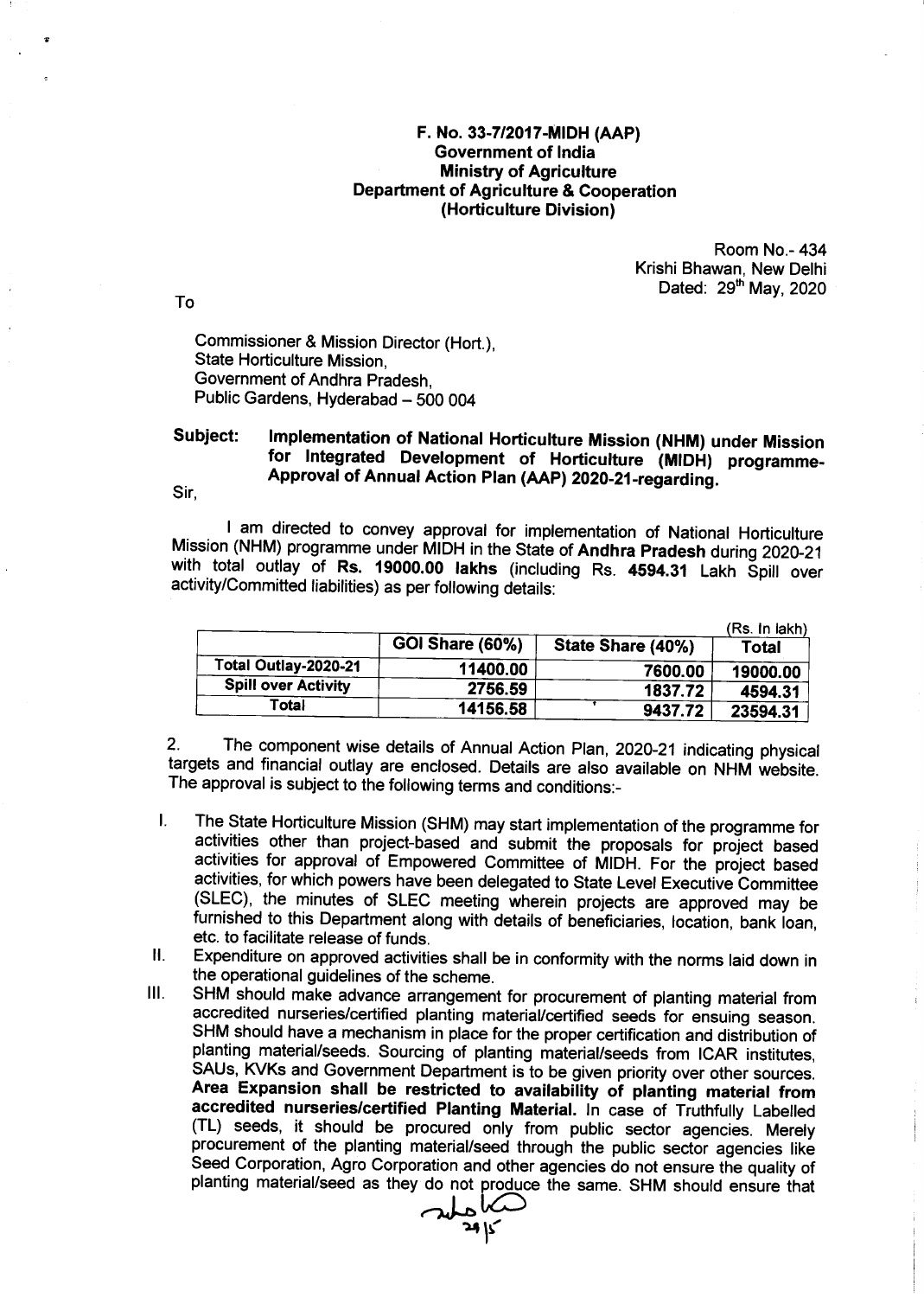these public sector agencies procure certified material and in case certified material is not available, seedlings/ TL seeds are to be procured only from ICAR institutes, SAUs, KVKs and Government Departments.

- IV More focus is to be given on enhancing productivity of horticulture crops for the holistic development supported with infrastructure for Pre- and Post- Harvest Management and Marketing.
- V To improve the productivity of existing old and senile orchards, there is need to identify gaps and revise the existing strategy for achieving the desired results. A proper mechanism needs to be devised to disseminate technology and train farmers on rejuvenation technology. Exposure visit of farmers should be organized to those institutes/places where rejuvenation technology has been developed and also adopted by the farmers. Chief Consultants under NHM will visit the State and discuss this matter with the SHM.
- The programme for protected cultivation and lining of Community tanks/ponds should be taken up in close coordination with the Precision Farming Development Centre (PFDC) in the State. VI
- Protected Cultivation of vegetables should be promoted under NHM in clusters around major cities/metros. These clusters may be provided with other infrastructural facilities like pre-cooling units, cold storages, reefer vans, vending carts etc. and marketing arrangements may be tied up by linking with cooperatives/private retail chains like SAFAL, farmer markets. vil
- Organic farming should be linked to certification. No separate funds will be provided for adoption of organic farming alone. Arrangements should also be made by the SHM or concerned agency for the marketing of organic produce. Selection of Service Provider Agencies is to be done by adoption of competitive bidding. vlll
	- IPM measures should be need based and are to be taken after clearly identifying the problem of pests/disease in the clusters. INM measures are to be adopted in the clusters to correct soil deficiency and reduce excessive dependence on chemical fertilizers.  $IX.$
	- The creation of water harvesting structure should be implemented in conjunction with Mahatma Gandhi National Rural Employment Guarantee Scheme (MNREGA) wherever feasible and should be compulsorily linked with the new area expansion X
	- and micro-irrigation programmes.<br>For implementation of hortic implementation of horticulture mechanization, PHM, marketing and mobile/piimary processing activities, SHM should make efforts to organize self-help groups, farmers' interest groups, growers association at local level and also involve Panchayats, Cooperatives, Producers Company etc. In this regard, SHM is to play pro-active role and should appoint one senior level officer as nodal officer and make him responsible for these components. xl
- Efforts should also be made for the buyback arrangements of the horticulture produce. xil.
- SHM should involve State Agricultural University and ICAR Institutes in the State for the extension activities under NHM. xilt.
- SHM shall document the Annual Report and success stories and furnish them to DAC&FW. XIV.
- The SHM should also conduct lmpact Evaluation Study through independent organization of repute in the State. XV
- While implementing the NHM programme, convergence and synergy should be ensured with the other schemes like Micro lrrigation, RK/Y, PKVY, MNREGS, National Mission on Medicinal Plants, AEZs of APEDA, Tribal Sub Plan, Mega Food parks of Ministry of Food Processing lndustries, Watershed Development Programmes, BRGF and Schemes of the State Government. xvt
- The Audited Statement of Accounts (ASA) for 2018-19 and Utilization Certificate for ZOlg-20, if not submitted so far, should be furnished to facilitate release of funds during 2O2O-21. XVII

mys 15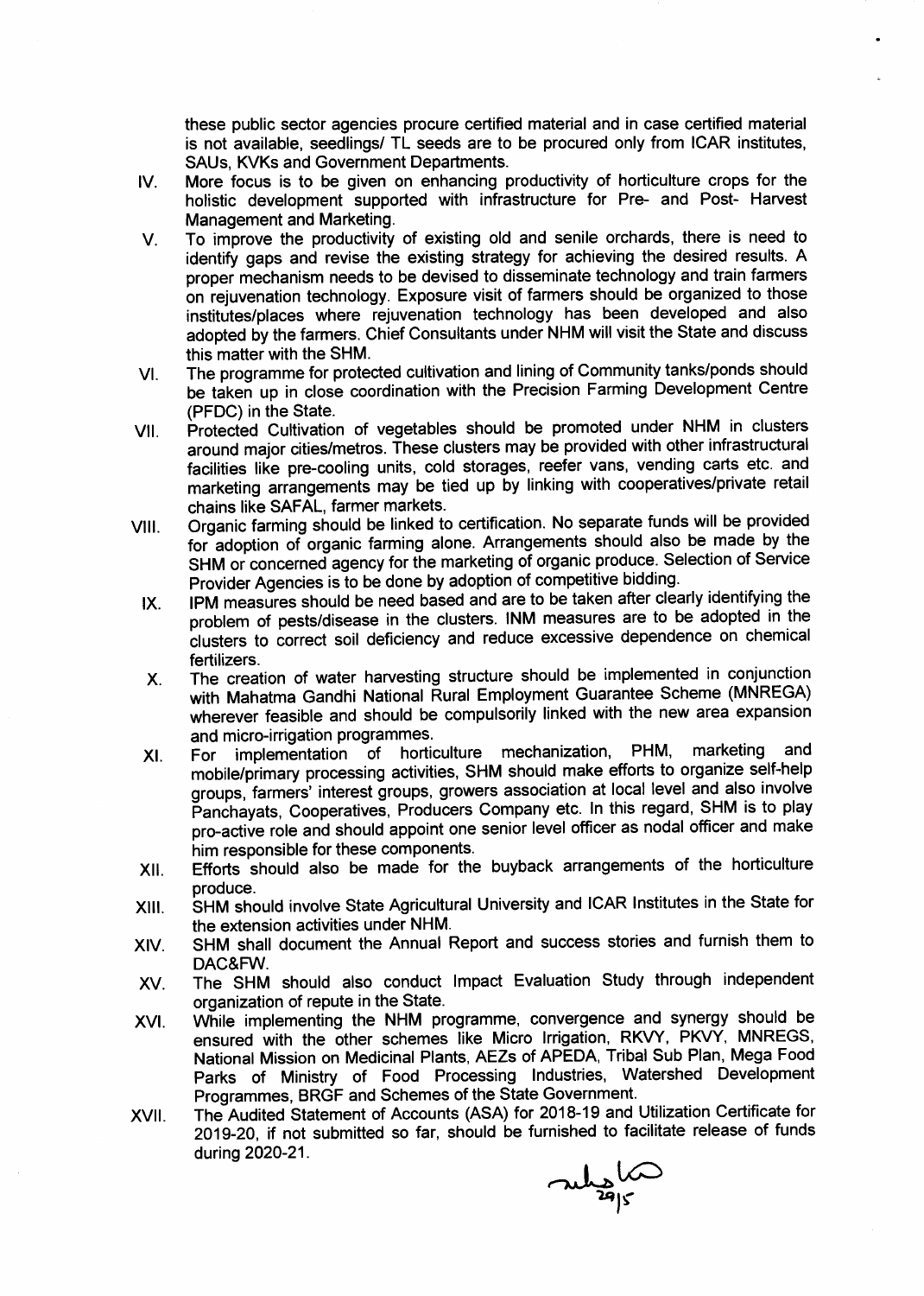- xvil. According to the provisions of the Fiscal Responsibilities and Budget Management (FRBM) Act, 2003 and Rules thereof, regular feedback from the implementing agencies on the physical and financial progress of the activities is necessary for periodical review.
- xlx. The monthly physical and financial progress may be posted on the website www.midh.gov.in by the  $5<sup>th</sup>$  of every month and certified hard copy be furnished to this Department by the 10<sup>th</sup> of every month following the month under report.. Status of project based proposals need also to be uploaded on NHM website.
- xx. Expenditure reported in the Utilization Certificate should match with the progress reported in HORTNET/DBT portal and will be used to consider the request from State for release of funds.
- xxt. SHM should ensure that all capacity building programs should be as per Qualification Pack (QP) of ASCI and only needs to be run in ASCI accredited training Institutes. Required entry of achievement needs to be done on skill lndia portal.
- XXII. It may be noted that the release of funds would be subject to the furnishing of requisite information as mentioned above. ln addition to that, a mid-term review would be undertaken at appropriate time.

3. Rs. 10.00 crore proposed under Flexi funds component for Covid - 19 has not been approved. You are requested to submit additional Action Plan for Rs. 10.00 crore earmarked in this regard in your proposal.

4. ln view of the directions of Department of Expenditure, Government of lndia, SHM is requested to restrict the expenditure under Mission Management activities to bare minimum and need based only.

5. No purchase of vehicles is permitted from the funds of MIDH.

6. Approval of AAP may be reviewed/revised at any point of time depending upon availability of budgetary resources in view of prevailing situation due to COUD 10.

Enc!: as above

Yours faithfully, ls-

(M.K. Mishra) Deputy Secretary to the Government of lndia Ph. No. 011-23074238 Email: midhaap@gmail.com

Copy to

1 Tech. Dir.(NlC) for uploading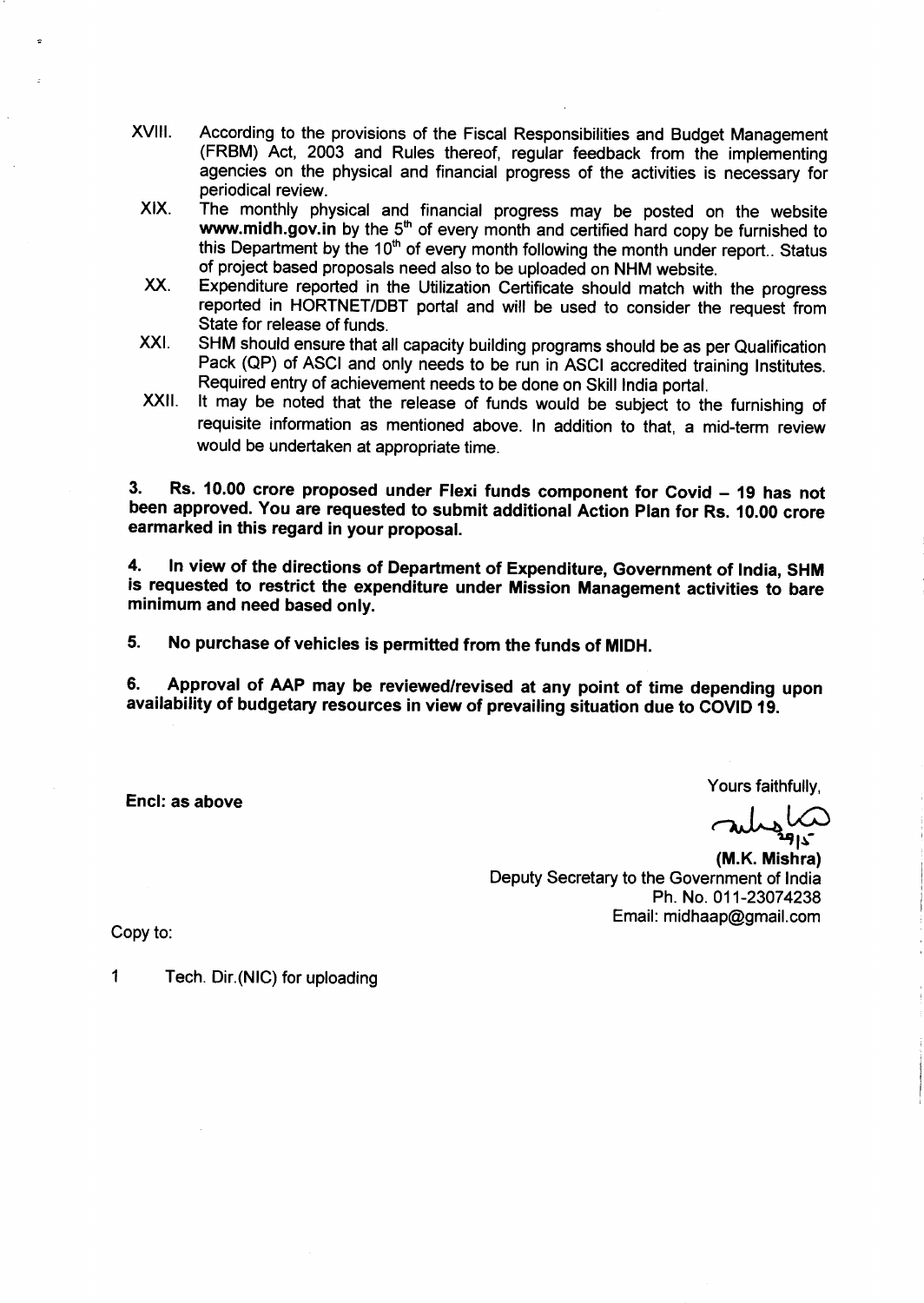| $\mathbf{r}$ |                                                      |                                       |                                                                                                                                                                                                                                                                                                                             |                      |                |                         |                           |                      |                |                                                 |
|--------------|------------------------------------------------------|---------------------------------------|-----------------------------------------------------------------------------------------------------------------------------------------------------------------------------------------------------------------------------------------------------------------------------------------------------------------------------|----------------------|----------------|-------------------------|---------------------------|----------------------|----------------|-------------------------------------------------|
|              |                                                      |                                       | Annual Action Plan of Andhra Pradesh, 2020-21<br>Action Plan 2020-21                                                                                                                                                                                                                                                        |                      |                |                         |                           |                      |                |                                                 |
|              |                                                      |                                       |                                                                                                                                                                                                                                                                                                                             |                      |                | AAP 2020-21             |                           | <b>Spill Over</b>    |                | (Rs. in Lakhs)                                  |
| S. No        | <b>Activity</b>                                      | <b>Maximum</b><br>permissible<br>cost | <b>Pattern of Assistance</b>                                                                                                                                                                                                                                                                                                | Phy<br><b>Target</b> | Fin.<br>Outlay | <b>GOI Share</b><br>60% | <b>State Share</b><br>40% | Phy<br><b>Target</b> | Fin.<br>Outlay | <b>Remarks</b>                                  |
| $\mathbf 1$  | $\mathbf{2}$                                         | $\mathbf{3}$                          | 4                                                                                                                                                                                                                                                                                                                           | 5.                   | 6              | $\overline{7}$          | 8                         |                      | 6              |                                                 |
|              | <b>Plantation Infrastructure and Development</b>     |                                       |                                                                                                                                                                                                                                                                                                                             |                      |                |                         |                           |                      |                |                                                 |
|              | <b>Production of planting material Public Sector</b> |                                       |                                                                                                                                                                                                                                                                                                                             |                      |                |                         |                           |                      |                |                                                 |
|              | Small Nursery (1 ha)                                 |                                       |                                                                                                                                                                                                                                                                                                                             |                      |                |                         |                           |                      |                |                                                 |
|              | a) Public Sector                                     | Rs. 15 lakh/one ha unit               | 100% to public sector and in case of<br>private sector, credit linked back-<br>ended subsidy of cost, subject to a<br>maximum of Rs. 7.50 lakh/unit, as<br>project based activity. Each nursery                                                                                                                             |                      | 0.00           | 0.00                    | 0.00                      |                      | 0.001          |                                                 |
|              | b) Private Sector                                    | Rs. 15 lakh/one ha unit               | will produce a minimum of 25,000<br>numbers of mandated perennial<br>vegetatively propagated fruit<br>plants/tree spices/plantation crops per<br>year, aromatic plants, duly certified for<br>its quality.                                                                                                                  | 10                   | 75.00          | 45.00                   | 30.00                     | 3                    | <b>22.50</b>   | Cashew Graft, Mango,<br>Sweet Orange, Acid Lime |
|              | Setting up of new TC Units.                          |                                       |                                                                                                                                                                                                                                                                                                                             |                      |                |                         |                           |                      |                |                                                 |
|              | a) Public Sector                                     | Rs. 250.00 lakh                       | 100% of cost to public sector                                                                                                                                                                                                                                                                                               |                      | 0.00           | 0.00                    | 0.00                      |                      |                | 0.00 Project to be submitted                    |
|              | b) Private sector                                    | Rs. 250.00 lakh                       | 40% of cost to private sector                                                                                                                                                                                                                                                                                               |                      | 0.00           | 0.00                    | 0.00                      |                      |                | 69.34 Project to be submitted                   |
|              | <b>Seed infrastructure</b>                           |                                       |                                                                                                                                                                                                                                                                                                                             |                      |                | 0.00                    | 0.00                      |                      |                |                                                 |
|              | a) Public sector                                     | Rs. 200.00 lakh                       | 100% of cost                                                                                                                                                                                                                                                                                                                |                      | 0.00           | 0.00                    | 0.00                      |                      | 0.00           |                                                 |
|              | b) Private sector                                    | Rs. 200.00 lakh                       | 50% of cost                                                                                                                                                                                                                                                                                                                 | 3                    | 300.00         | 180.00                  | 120.00                    |                      | 100.00         |                                                 |
|              | Sub-total Planting material                          |                                       |                                                                                                                                                                                                                                                                                                                             | 13.00                | 375.00         | 225.00                  | 150.00                    | 5.00                 | 191.84         |                                                 |
| $\mathbf{z}$ | <b>Establishment of new gardens / Area Expansion</b> |                                       |                                                                                                                                                                                                                                                                                                                             |                      |                |                         |                           |                      |                |                                                 |
|              | maximum area of 4 ha per beneficiary)                |                                       | Fruit crops other than cost intensive crops using normal spacing (For a                                                                                                                                                                                                                                                     |                      |                |                         |                           |                      |                |                                                 |
|              | <b>Fruits - Perennials</b>                           |                                       |                                                                                                                                                                                                                                                                                                                             |                      |                |                         |                           |                      |                |                                                 |
|              | (a) Cost intensive crops                             |                                       |                                                                                                                                                                                                                                                                                                                             |                      |                |                         |                           |                      |                |                                                 |
|              | Fruit crops like Grape, Kiwi, Passion fruit etc.     |                                       |                                                                                                                                                                                                                                                                                                                             |                      |                |                         |                           |                      |                |                                                 |
|              | v) Banana (TC)                                       |                                       |                                                                                                                                                                                                                                                                                                                             |                      |                |                         |                           |                      |                |                                                 |
|              | Integrated package with<br>la).<br>drip irrigation.  | Rs. 3.00 lakh/ha                      | Maximum of Rs. 1.20 lakh/ha (40 % of<br>cost) for meeting the expenditure on<br>planting material and cost of material<br>for drip system, INM/IPM etc., in 2<br> Installments (75:25).                                                                                                                                     |                      | 0.00           | 0.00                    | 0.00                      |                      | 0.00           |                                                 |
|              | b) Without integration                               | Rs. 1.25 lakh/ha.                     | Max. of Rs. 0.50 lakh per ha, (40% of<br>cost) for meeting the expenditure on<br>planting material and cost of INM/IPM<br>in 2 installments (75:25).<br>For (a) and (b) above, in the case of<br>TSP areas, Andaman & Nicobar and<br>Lakshadweep Islands, assistance will<br>be @ 50% of cost in 2 installments<br>(75:25). | 3200.00              | 983.65         | 590.19                  | 393.46                    |                      | 0.00           |                                                 |

muster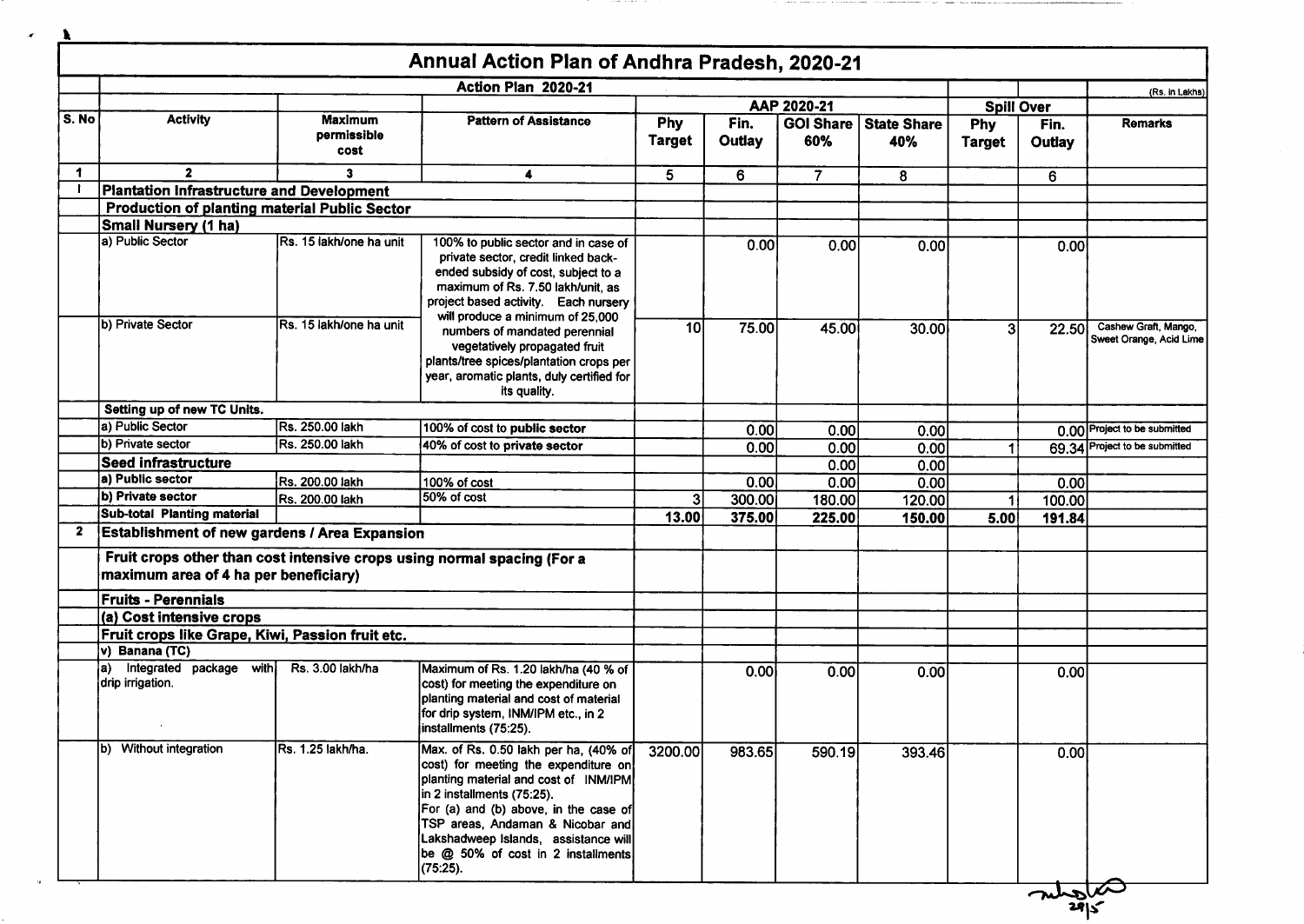| Sub total                                                                         |                   |                                                                                                                                                                                                                                                                                                                                                                                                         | 3200.00 | 983.65 | 590.19 | 393.46 | 0.00 | 0.00 |  |
|-----------------------------------------------------------------------------------|-------------------|---------------------------------------------------------------------------------------------------------------------------------------------------------------------------------------------------------------------------------------------------------------------------------------------------------------------------------------------------------------------------------------------------------|---------|--------|--------|--------|------|------|--|
| Maintainance without Integration                                                  |                   |                                                                                                                                                                                                                                                                                                                                                                                                         |         |        |        |        |      |      |  |
| 1st Year                                                                          |                   |                                                                                                                                                                                                                                                                                                                                                                                                         | 2376.78 | 243.53 | 146.12 | 97.41  |      | 0.00 |  |
| Sub total Maintainance                                                            |                   |                                                                                                                                                                                                                                                                                                                                                                                                         | 2376.78 | 243.53 | 146.12 | 97.41  |      | 0.00 |  |
| vii) Papaya                                                                       |                   |                                                                                                                                                                                                                                                                                                                                                                                                         |         |        |        |        |      |      |  |
| a) Integrated package with                                                        | Rs. 2.00 lakh/ha. | Maximum of Rs. 0.80 lakh/ha (40% of                                                                                                                                                                                                                                                                                                                                                                     |         | 0.00   | 0.00   | [0.00] |      | 0.00 |  |
| drip irrigation.                                                                  |                   | the cost) for meeting expenditure on<br>planting material, drip irrigation and<br>cost of material for INM/IPM, in 2<br>installments (75:25).                                                                                                                                                                                                                                                           |         |        |        |        |      |      |  |
| b) Without integration                                                            | Rs. 60,000/ha     | Maximum of Rs. 0.30 lakh/ha (50 % of<br>cost) for meeting the expenditure on<br>planting material and cost of INM/IPM<br>in 2 installments (75:25).<br>For (a) and (b) above, in the case of<br>NE and Himalayan States, TSP areas,                                                                                                                                                                     | 2466.30 | 443.93 | 266.36 | 177.57 |      | 0.00 |  |
|                                                                                   |                   | Nicobar<br>$\mathbf{g}$<br>Andaman<br>and<br>Lakshadweep Islands, assistance will<br>be @ 50% of cost in 2 installments<br>(75:25).                                                                                                                                                                                                                                                                     |         |        |        |        |      |      |  |
| Sub total                                                                         |                   |                                                                                                                                                                                                                                                                                                                                                                                                         | 2466.30 | 443.93 | 266.36 | 177.57 | 0.00 | 0.00 |  |
| Maintainance without Integration                                                  |                   |                                                                                                                                                                                                                                                                                                                                                                                                         |         |        |        |        |      |      |  |
| 1st Year                                                                          |                   |                                                                                                                                                                                                                                                                                                                                                                                                         | 2716.00 | 162.96 | 97.78  | 65.18  |      | 0.00 |  |
| Sub total Maintainance                                                            |                   |                                                                                                                                                                                                                                                                                                                                                                                                         | 2716.00 | 162.96 | 97.78  | 65.18  | 0.00 | 0.00 |  |
| ix) High density planting (mango, guava, litchi, pomegranate, apple, citrus etc). |                   |                                                                                                                                                                                                                                                                                                                                                                                                         |         |        |        |        |      |      |  |
| a) Integrated package with drip Rs. 1.50 lakh /ha<br>irrigation                   |                   | Maximum of Rs. 0.60 lakh per ha.<br>(40% of cost) for meeting the<br>expenditure on planting material, cost<br>of drip system, INM/IPM, canopy<br>management etc., in 3 installments of<br>60:20:20 subject to survival rate of<br>75% in 2nd year and 90% in 3 <sup>rd</sup> year).                                                                                                                    |         | 0.00   | 0.00   | 0.00   |      | 0.00 |  |
| b) Without Integration.                                                           | Rs. 1.00 lakh/ha. | Maximum of Rs. 0.40 lakh/ha (40% of<br>the cost) for meeting the expenditure<br>on planting material and cost of<br>INM/IPM in 3 installments (60:20:20).<br>For (a) and (b) above, in the case of<br>TSP areas, Andaman & Nicobar and<br>Lakshadweep Islands, assistance will<br>be @ 50% of cost in 3 installments of<br>60:20:20 subject to survival rate of<br>75% in 2nd year and 90% in 3rd year) |         | 0.00   | 0.00   | 0.00   |      | 0.00 |  |
| Mango (7.5mX7.5m)                                                                 |                   |                                                                                                                                                                                                                                                                                                                                                                                                         | 650.00  | 51.90  | 31.14  | 20.76  |      | 0.00 |  |
| Mango (5mX5m)                                                                     |                   |                                                                                                                                                                                                                                                                                                                                                                                                         | 50.00   | 4.92   | 2.95   | 1.97   |      |      |  |
| Mango (3mX2m)                                                                     |                   |                                                                                                                                                                                                                                                                                                                                                                                                         | 30.00   | 7.20   | 4.32   | 2.88   |      |      |  |
| Mango (4mX2m)                                                                     |                   |                                                                                                                                                                                                                                                                                                                                                                                                         | 30.00   | 6.21   | 3.73   | 2.48   |      |      |  |
| Guava(3mX3m)                                                                      |                   |                                                                                                                                                                                                                                                                                                                                                                                                         | 550.00  | 96.79  | 58.07  | 38.72  |      |      |  |
|                                                                                   |                   |                                                                                                                                                                                                                                                                                                                                                                                                         | 2000.00 | 192.04 | 115.22 | 76.82  |      |      |  |
| Sweet Orange (6mX6m)                                                              |                   |                                                                                                                                                                                                                                                                                                                                                                                                         |         |        |        |        |      |      |  |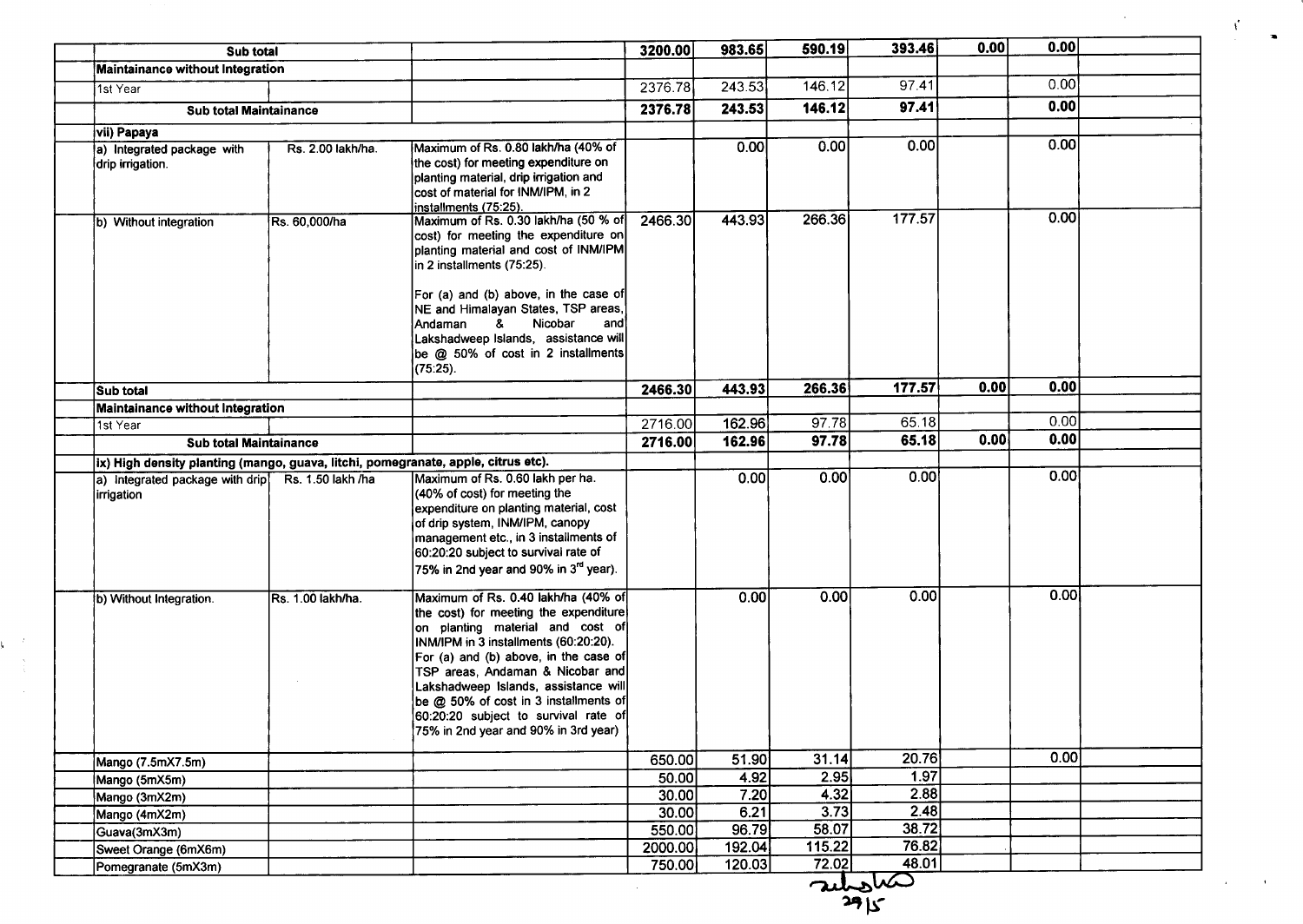| Sub total                                                     |               |                                                                                                                                                                                                                                                                                                                                                                                                                 | 4060.00            | 479.09         | 287.45         | 191.64 |                  |      |                         |
|---------------------------------------------------------------|---------------|-----------------------------------------------------------------------------------------------------------------------------------------------------------------------------------------------------------------------------------------------------------------------------------------------------------------------------------------------------------------------------------------------------------------|--------------------|----------------|----------------|--------|------------------|------|-------------------------|
| <b>Maintainance without Integration</b>                       |               |                                                                                                                                                                                                                                                                                                                                                                                                                 |                    |                |                |        |                  |      |                         |
| 1st Year                                                      |               |                                                                                                                                                                                                                                                                                                                                                                                                                 |                    |                |                |        |                  |      |                         |
| Mango (7.5mX7.5m)                                             |               |                                                                                                                                                                                                                                                                                                                                                                                                                 | 476.37             | 12.43          | 7.46           | 4.97   |                  |      |                         |
| Mango (5mX5m)                                                 |               |                                                                                                                                                                                                                                                                                                                                                                                                                 | 21.00              | 0.69           | 0.41           | 0.28   |                  |      |                         |
| Mango (3mX2m)                                                 |               |                                                                                                                                                                                                                                                                                                                                                                                                                 | 5.78               | 0.46           | 0.28           | 0.18   |                  |      |                         |
| Mango (4mX2m)                                                 |               |                                                                                                                                                                                                                                                                                                                                                                                                                 | 6.75               | 0.54           | 0.32           | 0.22   |                  |      |                         |
| Guava(3mX3m)                                                  |               |                                                                                                                                                                                                                                                                                                                                                                                                                 | 475.27             | 27.88          | 16.73          | 11.15  |                  |      |                         |
| Guava(5mX3m)                                                  |               |                                                                                                                                                                                                                                                                                                                                                                                                                 | 60.53              | 2.13           | 1.28           | 0.85   |                  |      |                         |
| Pomegranate (5mX3m)                                           |               |                                                                                                                                                                                                                                                                                                                                                                                                                 | 582.58             | 31.07          | 18.64          | 12.43  |                  |      |                         |
| <b>Sweet Orange</b>                                           |               |                                                                                                                                                                                                                                                                                                                                                                                                                 | 2092.92            | 66.99          | 40.19          | 26.80  |                  |      |                         |
| 2nd Year                                                      |               |                                                                                                                                                                                                                                                                                                                                                                                                                 |                    |                |                |        |                  |      |                         |
| Mango (7.5mX7.5m)                                             |               |                                                                                                                                                                                                                                                                                                                                                                                                                 | 414.64             | 11.03          | 6.62           | 4.41   |                  |      |                         |
| Mango (5mX5m)                                                 |               |                                                                                                                                                                                                                                                                                                                                                                                                                 | 63.03              | 2.07           | 1.24           | 0.83   |                  |      |                         |
| Mango (3mX2m)                                                 |               |                                                                                                                                                                                                                                                                                                                                                                                                                 | 21.55              | 1.72           | 1.03           |        |                  |      |                         |
| Mango (4mX2m)                                                 |               |                                                                                                                                                                                                                                                                                                                                                                                                                 | 30.92              | 2.47           | 1.48           | 0.69   |                  |      |                         |
| Guava(3mX3m)                                                  |               |                                                                                                                                                                                                                                                                                                                                                                                                                 | 331.29             | 19.43          |                | 0.99   |                  |      |                         |
| Sweet Orange (6mX6m)                                          |               |                                                                                                                                                                                                                                                                                                                                                                                                                 | 886.84             | 28.39          | 11.66<br>17.03 | 7.77   |                  |      |                         |
| Pomegranate (5mX3m)                                           |               |                                                                                                                                                                                                                                                                                                                                                                                                                 | 644.44             |                |                | 11.36  |                  |      |                         |
| <b>Sub total Maintainance</b>                                 |               |                                                                                                                                                                                                                                                                                                                                                                                                                 |                    | 34.38          | 20.63          | 13.75  |                  |      |                         |
| Vegetable (For maximum area of 2 ha per beneficiary)          |               |                                                                                                                                                                                                                                                                                                                                                                                                                 | 6113.91            | 241.68         | 145.01         | 96.67  | 0.00             | 0.00 |                         |
| Hybrid                                                        | Rs.50,000/ha  | 40% of cost in general areas                                                                                                                                                                                                                                                                                                                                                                                    |                    |                |                |        |                  |      |                         |
| Sub-total                                                     |               |                                                                                                                                                                                                                                                                                                                                                                                                                 | 1200.00<br>1200.00 | 240.00         | 144.00         | 96.00  |                  |      | Tomato                  |
| Flowers (For a maximum of 2 ha per beneficiary)               |               |                                                                                                                                                                                                                                                                                                                                                                                                                 |                    | 240.00         | 144.00         | 96.00  | Ol               | 0.00 |                         |
| <b>Loose Flowers</b>                                          |               |                                                                                                                                                                                                                                                                                                                                                                                                                 |                    |                |                |        |                  |      |                         |
| <b>Small &amp; Marginal Farmers</b>                           | Rs. 40,000/ha | 40% of cost                                                                                                                                                                                                                                                                                                                                                                                                     |                    |                |                |        |                  |      |                         |
| Other farmers                                                 | do            | 25% of cost                                                                                                                                                                                                                                                                                                                                                                                                     | 1505.00            | 240.80         | 144.48         | 96.32  |                  |      | Chrysanthmum, Marigold, |
| <b>Sub-total flowers</b>                                      |               |                                                                                                                                                                                                                                                                                                                                                                                                                 | 1505.00            | 0.00<br>240.80 | 0.00           | 0.00   |                  | 0.00 |                         |
| Plantation crops (For a maximum area of 4 ha per beneficiary) |               |                                                                                                                                                                                                                                                                                                                                                                                                                 |                    |                | 144.48         | 96.32  | 0.0 <sub>1</sub> | 0.00 |                         |
| <b>Cashew</b>                                                 |               |                                                                                                                                                                                                                                                                                                                                                                                                                 |                    |                |                |        |                  |      |                         |
| a) Integrated package with Rs. 1.00 lakh/ha                   |               | Rs. 0.40 lakh per ha (40% of cost) for                                                                                                                                                                                                                                                                                                                                                                          |                    | 0.00           | 0.00           |        |                  |      |                         |
| drip irrigation                                               |               | meeting the expenditure on planting<br>material and cost of material for drip<br>system, INM/IPM etc) in 3 installments<br>of 60:20:20 subject to survival rate of<br>50% in second year and 90% in third<br>year.                                                                                                                                                                                              |                    |                |                | 0.00   |                  | 0.00 |                         |
| b) Without integration                                        | Rs. 50,000/ha | Rs.0.20 lakh per ha (40 % of cost)<br>for meeting the expenditure on<br>planting material and cost of material<br>for INM/IPM in 3 installments of<br>60:20:20 subject to survival rate of<br>75% in second year and 90% in third<br>year for a maximum area of 4 ha per<br>beneficiary.<br>For<br>(a) and (b) above, in the case of TSP<br>areas, Andaman & Nicobar and<br>Lakshadweep Islands assistance will | 200.00             | 24.00          | 14.40          | 9.60   |                  | 0.00 |                         |

 $\Delta \sim 10^4$ 

 $\mathbf{r}$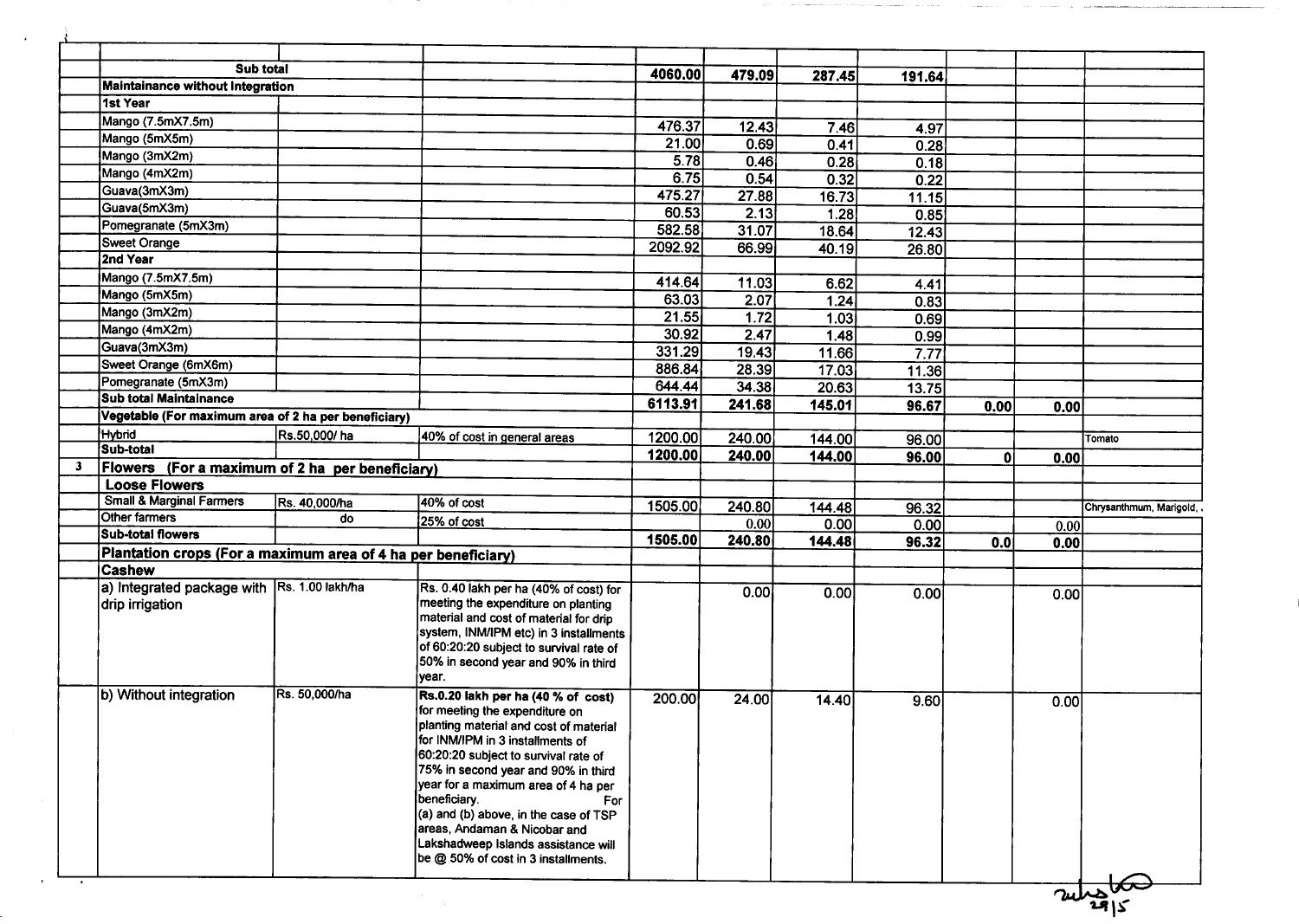| Cocoa                                                          |                      |                                                                                                                                                                                                                                                                                                                                                                                                                                                                                               |         |        |        |        |      |      |                                               |
|----------------------------------------------------------------|----------------------|-----------------------------------------------------------------------------------------------------------------------------------------------------------------------------------------------------------------------------------------------------------------------------------------------------------------------------------------------------------------------------------------------------------------------------------------------------------------------------------------------|---------|--------|--------|--------|------|------|-----------------------------------------------|
| a) Integrated package with drip Rs. 1.00 lakh/ha<br>irrigation |                      | Rs. 0.40 lakh per ha (40% of cost) for<br>meeting the expenditure on planting<br>material and cost of material for drip<br>system, INM/IPM etc) in 3 installments<br>of 60:20:20 subject to survival rate of<br>50% in second year and 90% in third                                                                                                                                                                                                                                           |         | 0.00   | 0.00   | 0.00   |      | 0.00 |                                               |
| b) Without integration                                         | Rs. 50,000/ha        | year.<br>Rs.0.20 lakh per ha (40 % of cost)<br>for meeting the expenditure on<br>planting material and cost of material<br>for INM/IPM in 3 installments of<br>60:20:20 subject to survival rate of<br>75% in second year and 90% in third<br>year for a maximum area of 4 ha per<br>For<br>beneficiary.<br>$(a)$ and (b) above, in the case of NE<br>and Himalayan States, TSP areas,<br>Andaman & Nicobar and<br>Lakshadweep Islands assistance will<br>be @ 50% of cost in 3 installments. | 2540.00 | 304.80 | 182.88 | 121.92 |      | 0.00 |                                               |
| Sub-total                                                      |                      |                                                                                                                                                                                                                                                                                                                                                                                                                                                                                               | 2740.00 | 328.80 | 197.28 | 131.52 | 0.00 | 0.00 |                                               |
|                                                                | Maintainance I year  |                                                                                                                                                                                                                                                                                                                                                                                                                                                                                               |         |        |        |        |      |      |                                               |
| Cashew                                                         | <b>Rs. 40.000ha</b>  | Maximum of Rs. 20,000/- per ha (50%<br>of cost for meeting the expenditure on<br>planting material and cost of material<br>for INM/IPM etc) in 3 installments of<br>60:20:20 subject to survival rate of<br>75% in second year and 90% in third<br>year for a maximum area of 4 ha                                                                                                                                                                                                            | 1170.00 | 46.80  | 28.08  | 18.72  |      |      | Includes 1000 ha<br>of titli affected<br>area |
| Cocoa                                                          | Rs. 40,000ha         | Maximum of Rs. 20,000/- per ha (50%<br>of cost for meeting the expenditure on<br>planting material and cost of material<br>for INM/IPM etc) in 3 installments of<br>60:20:20 subject to survival rate of<br>75% in second year and 90% in third<br>year for a maximum area of 4 ha                                                                                                                                                                                                            | 3204.84 | 128.19 | 76.92  | 51.28  |      |      |                                               |
|                                                                | Maintainance II year |                                                                                                                                                                                                                                                                                                                                                                                                                                                                                               |         |        |        |        |      |      |                                               |
| Cashew                                                         | Rs. 40,000ha         | Maximum of Rs. 20,000/- per ha (50%<br>of cost for meeting the expenditure on<br>planting material and cost of material<br>for INM/IPM etc) in 3 installments of<br>60:20:20 subject to survival rate of<br>75% in second year and 90% in third<br>year for a maximum area of 4 ha                                                                                                                                                                                                            | 101.31  | 4.05   | 2.43   | 1.62   |      |      |                                               |

 $\frac{24}{2815}$ 

 $\mathbf{t}$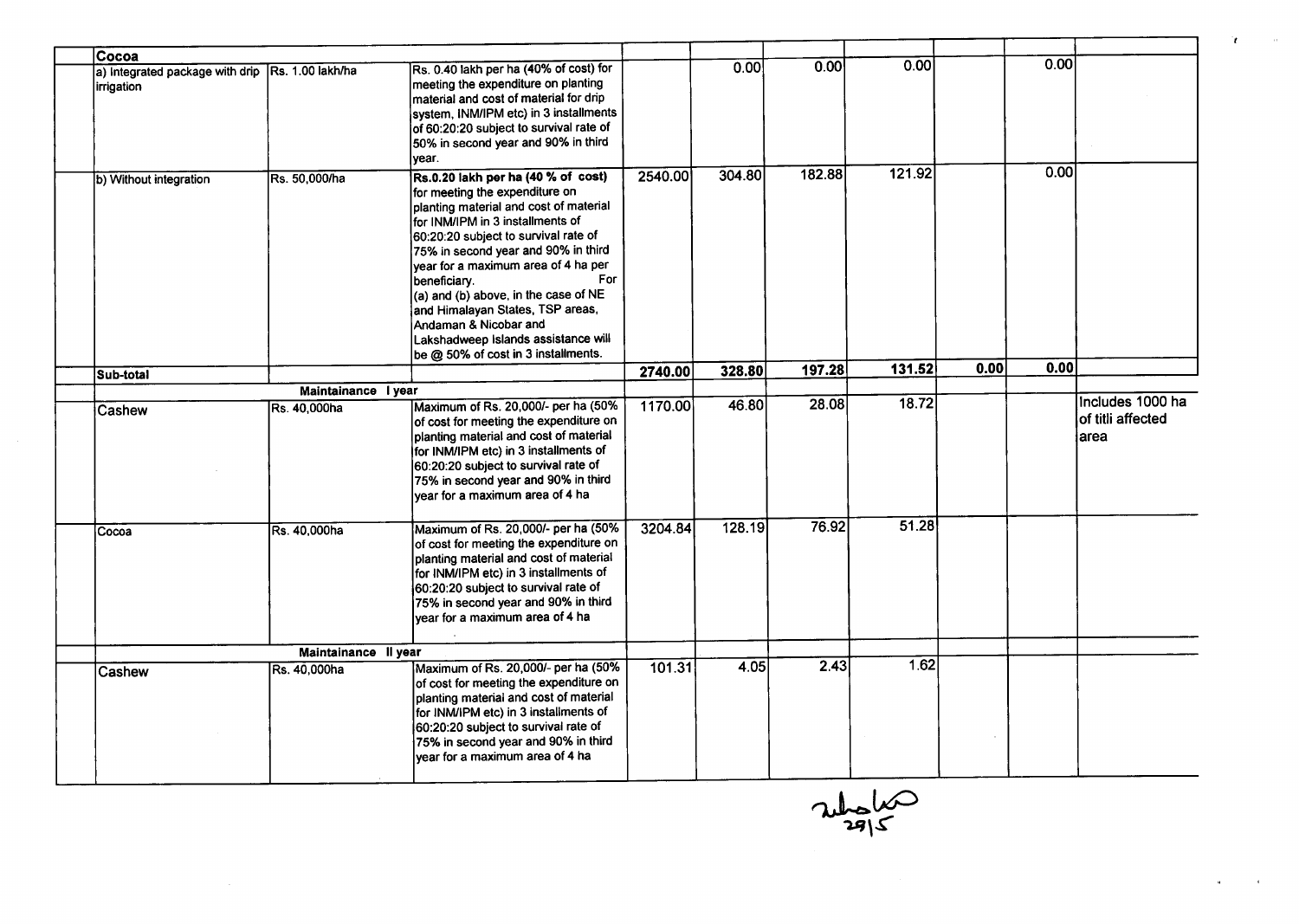|    | Cocoa                                                                              | Rs. 40,000ha                            | Maximum of Rs. 20,000/- per ha (50%                                           | 3278.51  | 131.14            | 78.68          | 52.46          |       |        |  |
|----|------------------------------------------------------------------------------------|-----------------------------------------|-------------------------------------------------------------------------------|----------|-------------------|----------------|----------------|-------|--------|--|
|    |                                                                                    |                                         | of cost for meeting the expenditure on                                        |          |                   |                |                |       |        |  |
|    |                                                                                    |                                         | planting material and cost of material                                        |          |                   |                |                |       |        |  |
|    |                                                                                    |                                         | for INM/IPM etc) in 3 installments of                                         |          |                   |                |                |       |        |  |
|    |                                                                                    |                                         | 60:20:20 subject to survival rate of                                          |          |                   |                |                |       |        |  |
|    |                                                                                    |                                         | 75% in second year and 90% in third                                           |          |                   |                |                |       |        |  |
|    |                                                                                    |                                         | year for a maximum area of 4 ha                                               |          |                   |                |                |       |        |  |
|    | lSub-total Maintainance                                                            |                                         |                                                                               | 7754.66  | 310.19            | 186.11         | 124.07         | 0.00  | 0.00   |  |
|    | <b>Grand Total Area Expansion</b>                                                  |                                         |                                                                               | 15171.30 | 2716.27           | 1629.76        | 1086.51        | 0.00  | 0.00   |  |
|    | <b>Grand Total Area Expansion Maintainance</b>                                     |                                         |                                                                               | 18961.35 | 958.36            | 575.01         | 383.34         | 0.00  | 0.00   |  |
| 5  | Rejuvenation/replacement of                                                        | Rs. 40,000/ha                           | 50% of the total cost subject to a                                            | 2800.00  | 490.00            | 294.00         | 196.00         |       |        |  |
|    | senile plantation including                                                        |                                         | maximum of Rs. 20,000/ha limited to                                           |          |                   |                |                |       |        |  |
|    | Canopy management. Mango                                                           |                                         | two ha per beneficiary.                                                       |          |                   |                |                |       |        |  |
|    | Sub-total                                                                          |                                         |                                                                               | 2800     | 490.00            | 294.00         | 196.00         | 0.00  | 0.00   |  |
|    | <b>Creation of Water resources</b>                                                 |                                         |                                                                               |          |                   |                |                |       |        |  |
|    | Community tanks                                                                    |                                         |                                                                               |          |                   |                |                |       |        |  |
|    | i) Community tanks/on farm ponds/on farm water reservoirs with use of              |                                         |                                                                               |          |                   |                |                |       |        |  |
|    |                                                                                    |                                         | plastic/RCC lining - (10 ha. of command area, with pond size of 100m x 100m x |          |                   |                |                |       |        |  |
|    | Community tanks/on farm ponds/on farm water reservoirs with use of                 |                                         |                                                                               |          |                   |                |                |       |        |  |
|    | plastic/RCC lining                                                                 |                                         |                                                                               |          |                   |                |                |       |        |  |
|    | Plain areas                                                                        | Rs. 20.00 lakh in plain<br>areas        | 100% of cost for 10 ha command                                                | 27       | 540.00            | 324.00         | 216.00         |       |        |  |
|    | Hilly areas.                                                                       | lareas.                                 | Rs. 25 lakh/ unit for Hilly 100% of cost for 10 ha command                    |          | 0.00              | 0.00           | 0.00           |       |        |  |
|    |                                                                                    |                                         |                                                                               |          |                   |                |                |       |        |  |
|    |                                                                                    |                                         |                                                                               |          |                   |                |                |       |        |  |
|    | ii) Water harvesting system for individuals- for storage of water in<br>20mx20mx3m |                                         |                                                                               |          |                   |                |                |       |        |  |
|    | Plain areas                                                                        |                                         | Rs. 1.50 lakh/unit in plain 50% of cost. Maintainance to be                   |          |                   |                |                |       |        |  |
|    |                                                                                    | areas and                               | ensured by the beneficiary.                                                   | 333      | 249.75            | 149.85         | 99.90          |       |        |  |
|    |                                                                                    |                                         |                                                                               |          |                   |                |                |       |        |  |
|    | Hilly areas.                                                                       | areas                                   | Rs. 1.80 lakh/unit in hilly 50% of cost. Maintainance to be                   |          | 0.00              | 0.00           | 0.00           |       |        |  |
|    |                                                                                    |                                         | ensured by the beneficiary.                                                   |          |                   |                |                |       |        |  |
|    | ÍSub-total                                                                         |                                         |                                                                               | 360      | 789.75            | 473.85         | 315.90         | 0l    | 0.00   |  |
| 5. | <b>Protected cultivation</b>                                                       |                                         |                                                                               |          |                   |                |                |       |        |  |
|    | (b) Naturally ventilated system                                                    |                                         |                                                                               |          |                   |                |                |       |        |  |
|    | (i) Tubular structur                                                               | Rs.1060/Sq.m                            | 50% of the cost limited to 4000 Sq.m<br>per beneficiary.                      |          | 0.00              | 0.00           | 0.00           |       | 0.00   |  |
|    | Hilly areas.                                                                       | Rs.1290/Sq.m                            | do                                                                            |          | 0.00              |                |                |       | 0.00   |  |
|    | (i) Tubular structur                                                               | Rs. 935/Sq.m (>500 Sq.                  | 50% of the cost limited to 4000 Sq.m                                          |          |                   | 0.00           | 0.00           |       |        |  |
|    |                                                                                    | $m$ up to 1008 Sq. m)                   | per beneficiary.                                                              |          | 0.00              | 0.00           | 0.00           |       | 0.00   |  |
|    | (i) Tubular structur                                                               | Rs. 890/Sq. m (>1008                    | 50% of the cost limited to 4000 Sq.m                                          |          |                   | 0.00           | 0.00           |       | 0.00   |  |
|    |                                                                                    | Sq.m up to 2080 Sq. m) per beneficiary. |                                                                               |          |                   |                |                |       |        |  |
|    | (i) Tubular structur                                                               | Rs. 844/Sq. m (>2080                    | 50% of the cost limited to 4000 Sq.m                                          | 9.30     | 392.46            | 235.48         | 156.98         |       |        |  |
|    |                                                                                    | Sq. m up to 4000 Sq. m)                 | per beneficiary.                                                              |          |                   |                |                |       |        |  |
|    | c) Plastic Mulching                                                                |                                         |                                                                               |          |                   |                |                |       |        |  |
|    | <b>Plastic Mulching</b>                                                            | Rs. 32,000/ha                           | 50% of the total cost limited to 2 ha per<br>beneficiary.                     | 7998     | 1279.74           | 767.85         | 511.90         | 1343  | 228.69 |  |
|    | <b>Plastic Mulching</b>                                                            | Rs. 36,800/ha for hilly                 | 50% of the total cost limited to 2 ha per                                     |          | 0.00 <sub>1</sub> | 0.00           | 0.00           |       | 0.00   |  |
|    |                                                                                    | areas                                   | beneficiary.                                                                  |          |                   |                |                |       |        |  |
|    | d) Shade Net House<br>i) Tubular structure                                         | Rs. 710/Sq.m                            | 50% of cost limited to 4000 Sq.m per                                          | 20.00    | 710.00            | 0.00<br>426.00 | 0.00<br>284.00 | 11.52 | 487.21 |  |

 ${2915}$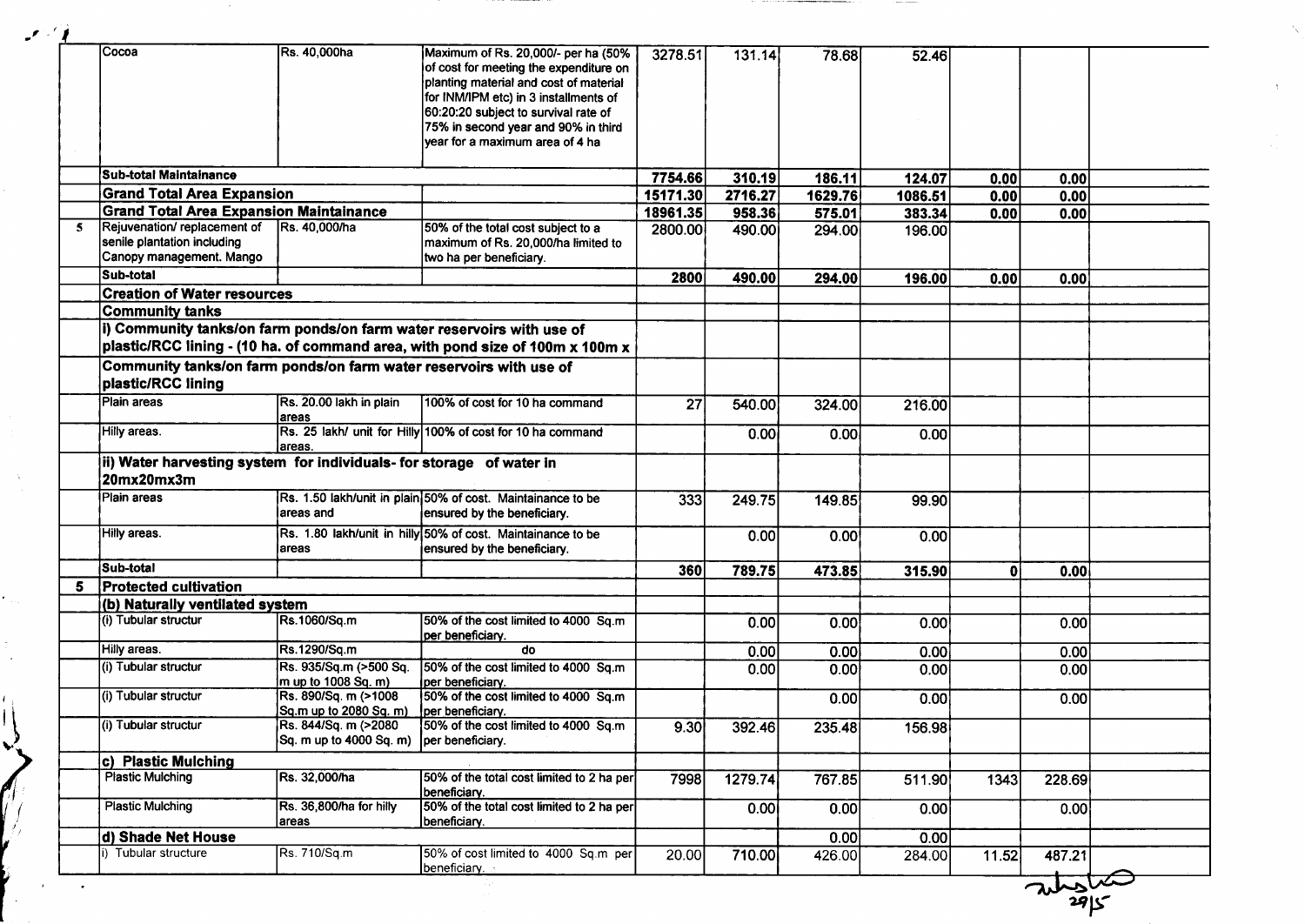| e) Anti Bird/Anti Hail Nets<br>f) Cost of planting material &                                                | Rs.35/- per Sq.m                     | 50% of cost limited to 5000 Sq.m per                                                                                                                                                                                                                                   |          |         |                                   |         |         |                        |  |
|--------------------------------------------------------------------------------------------------------------|--------------------------------------|------------------------------------------------------------------------------------------------------------------------------------------------------------------------------------------------------------------------------------------------------------------------|----------|---------|-----------------------------------|---------|---------|------------------------|--|
|                                                                                                              |                                      | beneficiary.                                                                                                                                                                                                                                                           | 797      | 264.36  | 158.62                            | 105.74  |         |                        |  |
| cultivation of high value<br>vegetables grown in poly<br>house                                               | Rs.140/Sq. m                         | 50% of cost limited to 4000 Sq.m per<br>beneficiary.                                                                                                                                                                                                                   | 25.00    | 175.00  | 105.00                            | 70.00   | 14.30   | 100.10                 |  |
| Cost of planting material &<br>cultivation of high value<br>Flowers                                          | Rs.140/Sq. m                         | 50% of cost limited to 4000 Sq.m per<br>beneficiary.                                                                                                                                                                                                                   |          | 0.00    | 0.00                              | 0.00    |         | 0.00                   |  |
| g) Cost of planting material &<br>cultivation of Orchid &<br>Anthurium under polv<br>house/shade net house.  | Rs. 700/Sq.m                         | 50% of cost limited to 4000 Sq. m per<br>beneficiary.                                                                                                                                                                                                                  |          |         | 0.00                              | 0.00    | 1.60    | 50.28                  |  |
| h) Cost of planting material &<br>cultivation of Carnation &<br>Gerbera under poly<br>house/shade net house. | Rs. 610/Sq.m                         | 50% of cost limited to 4000 Sq. m per<br>beneficiary.                                                                                                                                                                                                                  | 3.00     | 91.50   | 54.90                             | 36.60   | 3.56    | 108.55                 |  |
| i) Cost of planting material &<br>cultivation of Rose and lilum<br>under poly house/shade net<br>house       | Rs. 426/Sq.m                         | 50% of cost limited to 4000 Sq. m per<br>beneficiary.                                                                                                                                                                                                                  | 20.00    | 426.00  | 255.60                            | 170.40  | 15.57   | 366.04                 |  |
| Chrysanthimum                                                                                                |                                      |                                                                                                                                                                                                                                                                        |          |         |                                   |         |         |                        |  |
| Sub-total protected cultivation                                                                              |                                      |                                                                                                                                                                                                                                                                        | 8872.70  | 3339.06 | 2003.44                           | 1335.63 | 1389.12 | 1340.87                |  |
| Pollination support through beekeeping                                                                       |                                      |                                                                                                                                                                                                                                                                        |          |         |                                   |         |         |                        |  |
| Production of nucleus stock<br>(Public sector)                                                               | Rs. 20.00 lakh                       | 100% of the cost.                                                                                                                                                                                                                                                      |          | 0.00    | 0.00                              | 0.00    |         | 0.00                   |  |
| Production of bee colonies by Rs. 10.00 lakh<br>bee breeder                                                  |                                      | 40% of cost for producing min. of 2000<br>colonies / year                                                                                                                                                                                                              |          | 0.00    | 0.00                              | 0.00    |         | 0.00                   |  |
| Honey bee colony                                                                                             | Rs.2000/colony of 8<br><b>frames</b> | 40% of cost limited to 50 colonies /<br>beneficiary.                                                                                                                                                                                                                   | 10000    | 80.00   | 48.00                             | 32.00   |         |                        |  |
| Hives                                                                                                        | Rs 2000/ per hive.                   | 40% of cost limited to 50 colonies /<br>beneficiary.                                                                                                                                                                                                                   | 10000    | 80.00   | 48.00                             | 32.00   |         |                        |  |
| Equipment including honey<br>extractor (4 frame), food grade<br>container (30 kg), net, etc.                 | Rs. 20,000/set                       | 40% of the cost limited to one set per<br>beneficiary.                                                                                                                                                                                                                 | 200      | 16.00   | 9.60                              | 6.40    |         |                        |  |
| Sub-total                                                                                                    |                                      |                                                                                                                                                                                                                                                                        | 20200.00 | 176.00  | 105.60                            | 70.40   | 0.00    | 0.00                   |  |
| <b>Horticulture Mechanization</b>                                                                            |                                      |                                                                                                                                                                                                                                                                        |          |         |                                   |         |         |                        |  |
| i) Tractor (upto 20 PTO HP)                                                                                  | 3.00 lakh/unit                       | 25% of cost, subject to a maximum of<br>Rs. 0.75 lakh/unit for general category<br>farmers, and in the case if SC, ST,<br>Small & Marginal famers, women<br>farmers and beneficiaries in NE states,<br>35% of cost, subject to a maximum of<br>Rs. 1.00 lakh per unit. | 160      | 120.00  | 72.00<br>tar es<br>$\sim 10^{11}$ | 48.00   |         | $\sim$ $\sim$<br>sev c |  |
| ii) Power Tiller                                                                                             |                                      |                                                                                                                                                                                                                                                                        |          |         |                                   |         |         |                        |  |
|                                                                                                              |                                      |                                                                                                                                                                                                                                                                        |          |         |                                   |         |         |                        |  |
| a) Power tiller (below 8 BHP)<br>(General Category)                                                          | 1.00 lakh per unit                   | Subject to a maximum of Rs.0.40<br>lakh/unit for general category farmers,<br>and in the case if SC, ST, Small &<br>Marginal farmers, women farmers and<br>beneficiaries in NE states, subject of a<br>maximum of Rs. 0.50 lakh/unit.                                  | 121      | 48.40   | 29.04                             | 19.36   |         | 0.00                   |  |

 $\rightarrow$   $\hat{\mathbf{r}}$ .

 $\left\langle \right\rangle$ 

I; I

 $\big\langle \! \begin{array}{c} \lambda \end{array} \! \big\rangle$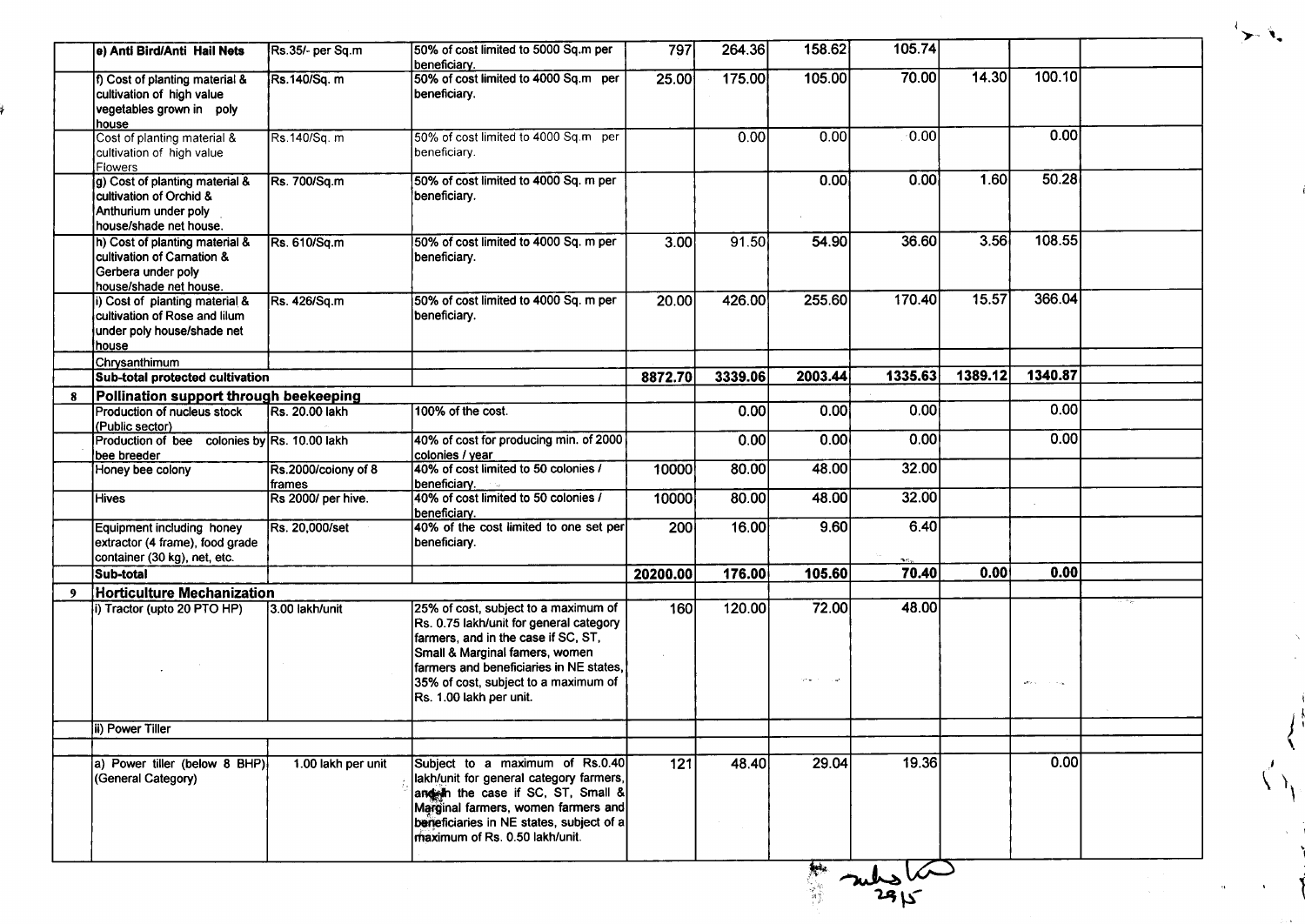| b) Power tiller (8 BHP & above)<br>(General Category)<br>Plastic<br>lc)<br>mulch | 1.50 lakh per unit | Subject to a maximum of Rs.0.60<br>lakh/unit for general category farmers,<br>and in the case if SC, ST, Small &<br>Marginal farmers, women farmers and<br>beneficiaries in NE states, subject of a<br>maximum of Rs. 0.75 lakh/unit.                                  | 78              | 46.80  | 28.08  | 18.72 |      |  |
|----------------------------------------------------------------------------------|--------------------|------------------------------------------------------------------------------------------------------------------------------------------------------------------------------------------------------------------------------------------------------------------------|-----------------|--------|--------|-------|------|--|
| laying<br> machine                                                               | 0.70 lakh per unit | Subject to a maximum of Rs.0.28<br>lakh/unit for general category farmers,<br>and in the case if SC, ST, Small &<br>Marginal farmers, women farmers and<br>beneficiaries in NE states, subject of a<br>maximum of Rs. 0.35 lakh/unit.                                  |                 | 0.00   | 0.00   | 0.00  | 0.00 |  |
| 1) General                                                                       | -do-               | -do-                                                                                                                                                                                                                                                                   | 20 <sup>2</sup> | 5.60   | 3.36   | 2.24  |      |  |
| 2) SC & ST, SF/MF                                                                | -do-               | $-do-$                                                                                                                                                                                                                                                                 |                 | 0.00   | 0.00   | 0.00  |      |  |
| Power Knapsack sprayer/power operated Taiwan sprayer (16 lts Capcity)            |                    |                                                                                                                                                                                                                                                                        |                 |        |        |       |      |  |
| (a) General                                                                      | 0.20 lakh per unit | Subject to a maximum of Rs.0.08<br>lakh/unit for general category farmers,<br>and in the case if SC, ST, Small &<br>Marginal farmers, women farmers and<br>beneficiaries in NE states, subject of a<br>maximum of Rs. 0.10 lakh/unit                                   | 3019            | 241.52 | 144.91 | 96.61 |      |  |
| b) SC/ ST etc<br><b>Mounted</b><br>Tractor                                       | 0.20 lakh per unit | Subject to a maximum of Rs.0.08<br>lakh/unit for general category farmers,<br>and in the case if SC, ST, Small &<br>Marginal farmers, women farmers and<br>beneficiaries in NE states, subject of a<br>maximum of Rs. 0.10 lakh/unit                                   |                 | 0.00   | 0.00   | 0.00  |      |  |
| /operated<br>sprayer (Below 20HP)                                                |                    |                                                                                                                                                                                                                                                                        |                 |        |        |       |      |  |
| [a) General                                                                      | 0.20 lakh per unit | Subject to a maximum of Rs. 0.08<br>lakh/unit for general category farmers,<br>and in the case if SC, ST, Small &<br>Marginal farmers, women farmers and<br>beneficiaries in NE states, subject of a<br>maximum of Rs. 0.10 lakh/unit.                                 | 40              | 3.20   | 1.92   | 1.28  |      |  |
| b) SC/ ST etc                                                                    | 0.20 lakh per unit | Subject to a maximum of Rs. 0.08<br>lakh/unit for general category farmers,<br>and in the case if SC, ST, Small &<br>Marginal farmers, women farmers and<br>beneficiaries in NE states, subject of a<br>maximum of Rs. 0.10 lakh/unit.                                 |                 | 0.00   | 0.00   | 0.00  |      |  |
| Mounted<br>/operated<br>Tractor                                                  |                    |                                                                                                                                                                                                                                                                        |                 |        |        |       |      |  |
| sprayer (Above 35HP)<br>a) General                                               | 1.26 lakh per unit | 40% of cost, subject to a maximum of<br>Rs. 0.50 lakh/unit for general category<br>farmers, and in the case if SC, ST,<br>Small & Marginal famers, women<br>farmers and beneficiaries in NE states,<br>50% of cost, subject to a maximum of<br>Rs. 0.63 lakh per unit. | 80              | 40.00  | 24.00  | 16.00 |      |  |

 $\mathcal{L} \subset \mathcal{R}$ 

فيمتعب

고-<br>29|S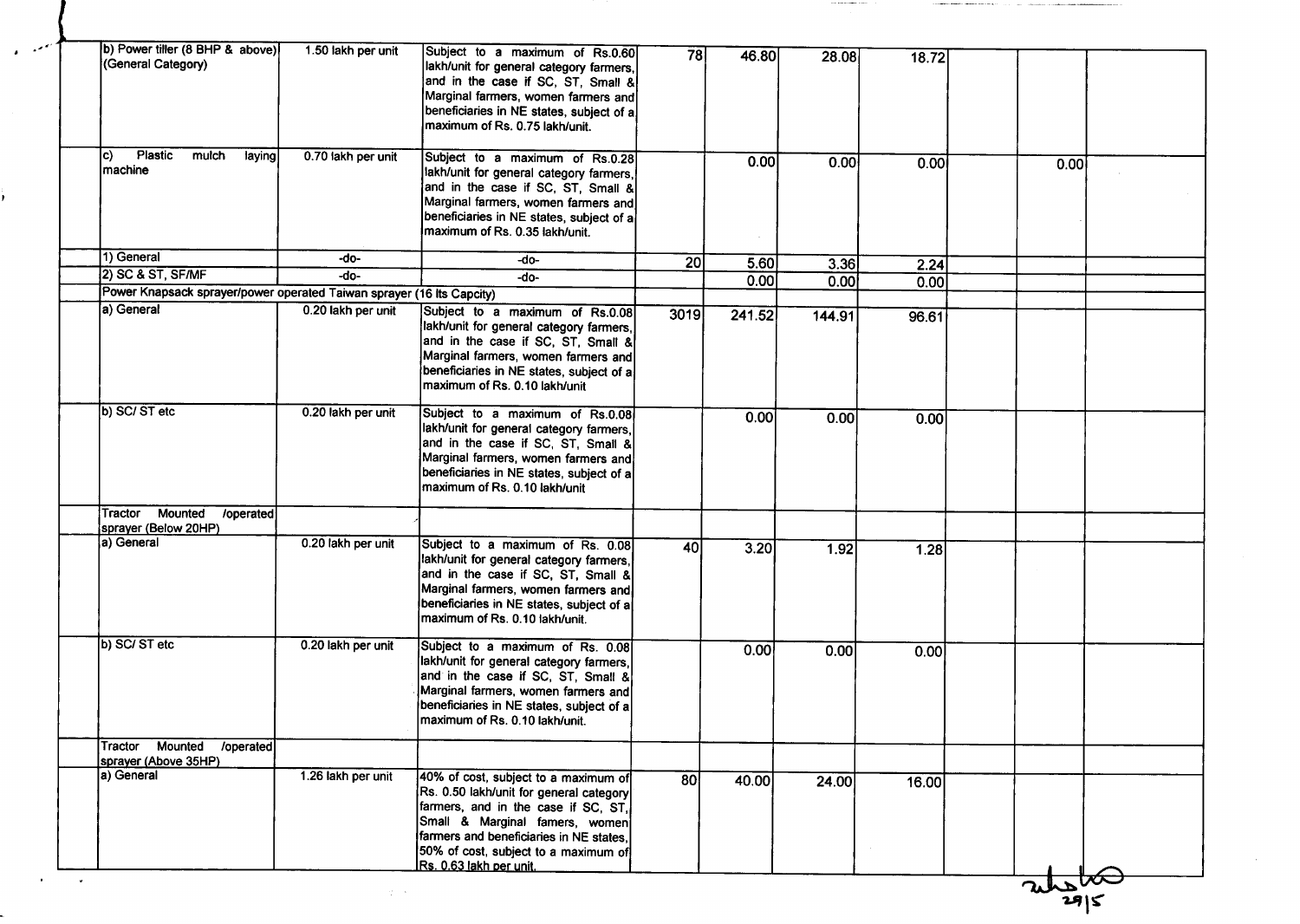| 0.00 Project to be submitted<br>60.00<br>90.00<br>150.00<br>75 % of cost in farmers' field and<br>Rs. 25.00 lakh<br><b>Technology Dissemination</b><br>(private Sector)<br>100% of cost in farms belonging to<br>through demonstration/ Front<br>Public Sector, SAUs etc. No change<br>Line Demonstration (FLD)<br>Human Resource Development (HRD)<br>10<br>0.00 Rs.16420/ farmer for<br>0.00<br>0.00<br>0.00<br>Skill Development<br>200 hours training<br>(100% of the cost)<br>0.00<br>0.00<br>0.00<br>0.00<br>100% of the cost in first year. In<br>Rs. 20.00 lakh / unit<br><b>HRD</b> for Supervisors &<br>subsequent years, cost of<br><b>Entrepreneurs</b><br>infrastructure not to be claimed.<br>0.00<br>0.00<br>0.00<br>0.00<br>100% of the cost.<br>Rs. 15.00 lakh / unit<br><b>HRD for Gardeners</b><br>0.00<br>0.00<br><b>Training of farmers</b><br>0.00<br>60.76<br>91.13<br>151.89<br>15189<br>$100\%$ of the cost.<br>Rs. 1000/day per farmer<br><b>Within the State</b><br>including transport<br>0.00<br>0.00<br>0.00<br>6<br>100% of the cost.<br>Project based as per<br>Outside the state<br>actual.<br>0.00<br>0.00<br>(e) Exposure visit of farmers<br>0.00<br>61.30<br>91.95<br>153.25<br>2452<br>100% of the cost.<br>Project based as per<br>Outside the State<br>actual.<br>0.00 Project to be submitted<br>0.00<br>0.00<br>0.00<br>Rs. 4.00 lakh / participant Project Based. 100% of air/rail travel<br><b>Outside India</b><br>cost.<br>0.00<br>0.00<br>Training / study tour of technical staff/ field functionaries<br>Detailed breakup to<br>4.80<br>7.20<br>12.00<br>1200<br>100% of the cost.<br>Rs.300/day per<br><b>Within the State</b><br>be submitted<br>participant plus TA/DA,<br>as admissible<br>Detailed breakup to<br>4.58<br>6.86<br>$\overline{572}$<br>11.44<br>100% of the cost.<br>Rs.800/day per<br>Study tour to progressive<br>be submitted<br>States/ units (group of<br>participant plus TA/DA,<br>as admissible<br>minimum 5 participants)<br>0.00 Project to be submitted<br>4.80<br>7.20<br>3<br>12.00<br>Rs. 6.00 lakh / participant 100% of the cost on actual basis.<br>Outside India<br>0.00<br>136.23<br>0<br>204.35<br>340.58<br>19422.00<br>Sub-total<br><b>INTEGRATED POST HARVEST MANAGEMENT</b><br>11<br><b>SLEC</b><br>of<br>1770.00 Minutes<br>885<br>878.40<br>1317.60<br>1098<br>2196.00<br>50% of the capital cost.<br>IRs. 4.00 lakh/unit with<br>lPack house / On farm<br>meeting to be submitted<br>lsize of 9Mx6M<br>collection & storage unit<br>along with details of<br>beneficiarels, locaiton,<br>etc to facilitate release<br>of funds.<br>9mx9m<br>Credit linked back-ended subsidy @<br>Rs. 50.00 lakh per unit<br>Integrated pack house with<br>35% of the cost of project in general<br>with size of 9Mx18M<br>facilities for conveyer belt.<br>areas and 50% of cost in case Hilly &<br>sorting, grading units, washing,<br>Scheduled areas, per beneficiary.<br>drying and weighing.<br>42.00<br>63.00<br>105.00<br>6<br>Credit linked back-ended subsidy @<br>a) General Area<br>Rs. 50.00 lakh per unit<br>35% of the cost of project in general<br>with size of 9Mx18M<br>areas and 50% of cost in case Hilly &<br>Scheduled areas, per beneficiary.<br>0.00<br>0.00<br>0.00<br>0.00<br>Credit linked back-ended subsidy @<br>Rs. 50.00 lakh per unit<br>b) Hilly Area<br>35% of the cost of project in general<br>with size of 9Mx18M<br>areas and 50% of cost in case Hilly &<br>Scheduled areas, per beneficiary.<br>$\frac{2}{\sqrt{2}}$ | Sub-total |  | 3518 | 505.52 | 303.31 | 202.21 | 0.00 | 0.00 |  |
|----------------------------------------------------------------------------------------------------------------------------------------------------------------------------------------------------------------------------------------------------------------------------------------------------------------------------------------------------------------------------------------------------------------------------------------------------------------------------------------------------------------------------------------------------------------------------------------------------------------------------------------------------------------------------------------------------------------------------------------------------------------------------------------------------------------------------------------------------------------------------------------------------------------------------------------------------------------------------------------------------------------------------------------------------------------------------------------------------------------------------------------------------------------------------------------------------------------------------------------------------------------------------------------------------------------------------------------------------------------------------------------------------------------------------------------------------------------------------------------------------------------------------------------------------------------------------------------------------------------------------------------------------------------------------------------------------------------------------------------------------------------------------------------------------------------------------------------------------------------------------------------------------------------------------------------------------------------------------------------------------------------------------------------------------------------------------------------------------------------------------------------------------------------------------------------------------------------------------------------------------------------------------------------------------------------------------------------------------------------------------------------------------------------------------------------------------------------------------------------------------------------------------------------------------------------------------------------------------------------------------------------------------------------------------------------------------------------------------------------------------------------------------------------------------------------------------------------------------------------------------------------------------------------------------------------------------------------------------------------------------------------------------------------------------------------------------------------------------------------------------------------------------------------------------------------------------------------------------------------------------------------------------------------------------------------------------------------------------------------------------------------------------------------------------------------------------------------------------------------------------------------------------------------------|-----------|--|------|--------|--------|--------|------|------|--|
|                                                                                                                                                                                                                                                                                                                                                                                                                                                                                                                                                                                                                                                                                                                                                                                                                                                                                                                                                                                                                                                                                                                                                                                                                                                                                                                                                                                                                                                                                                                                                                                                                                                                                                                                                                                                                                                                                                                                                                                                                                                                                                                                                                                                                                                                                                                                                                                                                                                                                                                                                                                                                                                                                                                                                                                                                                                                                                                                                                                                                                                                                                                                                                                                                                                                                                                                                                                                                                                                                                                                              |           |  |      |        |        |        |      |      |  |
|                                                                                                                                                                                                                                                                                                                                                                                                                                                                                                                                                                                                                                                                                                                                                                                                                                                                                                                                                                                                                                                                                                                                                                                                                                                                                                                                                                                                                                                                                                                                                                                                                                                                                                                                                                                                                                                                                                                                                                                                                                                                                                                                                                                                                                                                                                                                                                                                                                                                                                                                                                                                                                                                                                                                                                                                                                                                                                                                                                                                                                                                                                                                                                                                                                                                                                                                                                                                                                                                                                                                              |           |  |      |        |        |        |      |      |  |
|                                                                                                                                                                                                                                                                                                                                                                                                                                                                                                                                                                                                                                                                                                                                                                                                                                                                                                                                                                                                                                                                                                                                                                                                                                                                                                                                                                                                                                                                                                                                                                                                                                                                                                                                                                                                                                                                                                                                                                                                                                                                                                                                                                                                                                                                                                                                                                                                                                                                                                                                                                                                                                                                                                                                                                                                                                                                                                                                                                                                                                                                                                                                                                                                                                                                                                                                                                                                                                                                                                                                              |           |  |      |        |        |        |      |      |  |
|                                                                                                                                                                                                                                                                                                                                                                                                                                                                                                                                                                                                                                                                                                                                                                                                                                                                                                                                                                                                                                                                                                                                                                                                                                                                                                                                                                                                                                                                                                                                                                                                                                                                                                                                                                                                                                                                                                                                                                                                                                                                                                                                                                                                                                                                                                                                                                                                                                                                                                                                                                                                                                                                                                                                                                                                                                                                                                                                                                                                                                                                                                                                                                                                                                                                                                                                                                                                                                                                                                                                              |           |  |      |        |        |        |      |      |  |
|                                                                                                                                                                                                                                                                                                                                                                                                                                                                                                                                                                                                                                                                                                                                                                                                                                                                                                                                                                                                                                                                                                                                                                                                                                                                                                                                                                                                                                                                                                                                                                                                                                                                                                                                                                                                                                                                                                                                                                                                                                                                                                                                                                                                                                                                                                                                                                                                                                                                                                                                                                                                                                                                                                                                                                                                                                                                                                                                                                                                                                                                                                                                                                                                                                                                                                                                                                                                                                                                                                                                              |           |  |      |        |        |        |      |      |  |
|                                                                                                                                                                                                                                                                                                                                                                                                                                                                                                                                                                                                                                                                                                                                                                                                                                                                                                                                                                                                                                                                                                                                                                                                                                                                                                                                                                                                                                                                                                                                                                                                                                                                                                                                                                                                                                                                                                                                                                                                                                                                                                                                                                                                                                                                                                                                                                                                                                                                                                                                                                                                                                                                                                                                                                                                                                                                                                                                                                                                                                                                                                                                                                                                                                                                                                                                                                                                                                                                                                                                              |           |  |      |        |        |        |      |      |  |
|                                                                                                                                                                                                                                                                                                                                                                                                                                                                                                                                                                                                                                                                                                                                                                                                                                                                                                                                                                                                                                                                                                                                                                                                                                                                                                                                                                                                                                                                                                                                                                                                                                                                                                                                                                                                                                                                                                                                                                                                                                                                                                                                                                                                                                                                                                                                                                                                                                                                                                                                                                                                                                                                                                                                                                                                                                                                                                                                                                                                                                                                                                                                                                                                                                                                                                                                                                                                                                                                                                                                              |           |  |      |        |        |        |      |      |  |
|                                                                                                                                                                                                                                                                                                                                                                                                                                                                                                                                                                                                                                                                                                                                                                                                                                                                                                                                                                                                                                                                                                                                                                                                                                                                                                                                                                                                                                                                                                                                                                                                                                                                                                                                                                                                                                                                                                                                                                                                                                                                                                                                                                                                                                                                                                                                                                                                                                                                                                                                                                                                                                                                                                                                                                                                                                                                                                                                                                                                                                                                                                                                                                                                                                                                                                                                                                                                                                                                                                                                              |           |  |      |        |        |        |      |      |  |
|                                                                                                                                                                                                                                                                                                                                                                                                                                                                                                                                                                                                                                                                                                                                                                                                                                                                                                                                                                                                                                                                                                                                                                                                                                                                                                                                                                                                                                                                                                                                                                                                                                                                                                                                                                                                                                                                                                                                                                                                                                                                                                                                                                                                                                                                                                                                                                                                                                                                                                                                                                                                                                                                                                                                                                                                                                                                                                                                                                                                                                                                                                                                                                                                                                                                                                                                                                                                                                                                                                                                              |           |  |      |        |        |        |      |      |  |
|                                                                                                                                                                                                                                                                                                                                                                                                                                                                                                                                                                                                                                                                                                                                                                                                                                                                                                                                                                                                                                                                                                                                                                                                                                                                                                                                                                                                                                                                                                                                                                                                                                                                                                                                                                                                                                                                                                                                                                                                                                                                                                                                                                                                                                                                                                                                                                                                                                                                                                                                                                                                                                                                                                                                                                                                                                                                                                                                                                                                                                                                                                                                                                                                                                                                                                                                                                                                                                                                                                                                              |           |  |      |        |        |        |      |      |  |
|                                                                                                                                                                                                                                                                                                                                                                                                                                                                                                                                                                                                                                                                                                                                                                                                                                                                                                                                                                                                                                                                                                                                                                                                                                                                                                                                                                                                                                                                                                                                                                                                                                                                                                                                                                                                                                                                                                                                                                                                                                                                                                                                                                                                                                                                                                                                                                                                                                                                                                                                                                                                                                                                                                                                                                                                                                                                                                                                                                                                                                                                                                                                                                                                                                                                                                                                                                                                                                                                                                                                              |           |  |      |        |        |        |      |      |  |
|                                                                                                                                                                                                                                                                                                                                                                                                                                                                                                                                                                                                                                                                                                                                                                                                                                                                                                                                                                                                                                                                                                                                                                                                                                                                                                                                                                                                                                                                                                                                                                                                                                                                                                                                                                                                                                                                                                                                                                                                                                                                                                                                                                                                                                                                                                                                                                                                                                                                                                                                                                                                                                                                                                                                                                                                                                                                                                                                                                                                                                                                                                                                                                                                                                                                                                                                                                                                                                                                                                                                              |           |  |      |        |        |        |      |      |  |
|                                                                                                                                                                                                                                                                                                                                                                                                                                                                                                                                                                                                                                                                                                                                                                                                                                                                                                                                                                                                                                                                                                                                                                                                                                                                                                                                                                                                                                                                                                                                                                                                                                                                                                                                                                                                                                                                                                                                                                                                                                                                                                                                                                                                                                                                                                                                                                                                                                                                                                                                                                                                                                                                                                                                                                                                                                                                                                                                                                                                                                                                                                                                                                                                                                                                                                                                                                                                                                                                                                                                              |           |  |      |        |        |        |      |      |  |
|                                                                                                                                                                                                                                                                                                                                                                                                                                                                                                                                                                                                                                                                                                                                                                                                                                                                                                                                                                                                                                                                                                                                                                                                                                                                                                                                                                                                                                                                                                                                                                                                                                                                                                                                                                                                                                                                                                                                                                                                                                                                                                                                                                                                                                                                                                                                                                                                                                                                                                                                                                                                                                                                                                                                                                                                                                                                                                                                                                                                                                                                                                                                                                                                                                                                                                                                                                                                                                                                                                                                              |           |  |      |        |        |        |      |      |  |
|                                                                                                                                                                                                                                                                                                                                                                                                                                                                                                                                                                                                                                                                                                                                                                                                                                                                                                                                                                                                                                                                                                                                                                                                                                                                                                                                                                                                                                                                                                                                                                                                                                                                                                                                                                                                                                                                                                                                                                                                                                                                                                                                                                                                                                                                                                                                                                                                                                                                                                                                                                                                                                                                                                                                                                                                                                                                                                                                                                                                                                                                                                                                                                                                                                                                                                                                                                                                                                                                                                                                              |           |  |      |        |        |        |      |      |  |
|                                                                                                                                                                                                                                                                                                                                                                                                                                                                                                                                                                                                                                                                                                                                                                                                                                                                                                                                                                                                                                                                                                                                                                                                                                                                                                                                                                                                                                                                                                                                                                                                                                                                                                                                                                                                                                                                                                                                                                                                                                                                                                                                                                                                                                                                                                                                                                                                                                                                                                                                                                                                                                                                                                                                                                                                                                                                                                                                                                                                                                                                                                                                                                                                                                                                                                                                                                                                                                                                                                                                              |           |  |      |        |        |        |      |      |  |
|                                                                                                                                                                                                                                                                                                                                                                                                                                                                                                                                                                                                                                                                                                                                                                                                                                                                                                                                                                                                                                                                                                                                                                                                                                                                                                                                                                                                                                                                                                                                                                                                                                                                                                                                                                                                                                                                                                                                                                                                                                                                                                                                                                                                                                                                                                                                                                                                                                                                                                                                                                                                                                                                                                                                                                                                                                                                                                                                                                                                                                                                                                                                                                                                                                                                                                                                                                                                                                                                                                                                              |           |  |      |        |        |        |      |      |  |
|                                                                                                                                                                                                                                                                                                                                                                                                                                                                                                                                                                                                                                                                                                                                                                                                                                                                                                                                                                                                                                                                                                                                                                                                                                                                                                                                                                                                                                                                                                                                                                                                                                                                                                                                                                                                                                                                                                                                                                                                                                                                                                                                                                                                                                                                                                                                                                                                                                                                                                                                                                                                                                                                                                                                                                                                                                                                                                                                                                                                                                                                                                                                                                                                                                                                                                                                                                                                                                                                                                                                              |           |  |      |        |        |        |      |      |  |
|                                                                                                                                                                                                                                                                                                                                                                                                                                                                                                                                                                                                                                                                                                                                                                                                                                                                                                                                                                                                                                                                                                                                                                                                                                                                                                                                                                                                                                                                                                                                                                                                                                                                                                                                                                                                                                                                                                                                                                                                                                                                                                                                                                                                                                                                                                                                                                                                                                                                                                                                                                                                                                                                                                                                                                                                                                                                                                                                                                                                                                                                                                                                                                                                                                                                                                                                                                                                                                                                                                                                              |           |  |      |        |        |        |      |      |  |
|                                                                                                                                                                                                                                                                                                                                                                                                                                                                                                                                                                                                                                                                                                                                                                                                                                                                                                                                                                                                                                                                                                                                                                                                                                                                                                                                                                                                                                                                                                                                                                                                                                                                                                                                                                                                                                                                                                                                                                                                                                                                                                                                                                                                                                                                                                                                                                                                                                                                                                                                                                                                                                                                                                                                                                                                                                                                                                                                                                                                                                                                                                                                                                                                                                                                                                                                                                                                                                                                                                                                              |           |  |      |        |        |        |      |      |  |
|                                                                                                                                                                                                                                                                                                                                                                                                                                                                                                                                                                                                                                                                                                                                                                                                                                                                                                                                                                                                                                                                                                                                                                                                                                                                                                                                                                                                                                                                                                                                                                                                                                                                                                                                                                                                                                                                                                                                                                                                                                                                                                                                                                                                                                                                                                                                                                                                                                                                                                                                                                                                                                                                                                                                                                                                                                                                                                                                                                                                                                                                                                                                                                                                                                                                                                                                                                                                                                                                                                                                              |           |  |      |        |        |        |      |      |  |
|                                                                                                                                                                                                                                                                                                                                                                                                                                                                                                                                                                                                                                                                                                                                                                                                                                                                                                                                                                                                                                                                                                                                                                                                                                                                                                                                                                                                                                                                                                                                                                                                                                                                                                                                                                                                                                                                                                                                                                                                                                                                                                                                                                                                                                                                                                                                                                                                                                                                                                                                                                                                                                                                                                                                                                                                                                                                                                                                                                                                                                                                                                                                                                                                                                                                                                                                                                                                                                                                                                                                              |           |  |      |        |        |        |      |      |  |
|                                                                                                                                                                                                                                                                                                                                                                                                                                                                                                                                                                                                                                                                                                                                                                                                                                                                                                                                                                                                                                                                                                                                                                                                                                                                                                                                                                                                                                                                                                                                                                                                                                                                                                                                                                                                                                                                                                                                                                                                                                                                                                                                                                                                                                                                                                                                                                                                                                                                                                                                                                                                                                                                                                                                                                                                                                                                                                                                                                                                                                                                                                                                                                                                                                                                                                                                                                                                                                                                                                                                              |           |  |      |        |        |        |      |      |  |
|                                                                                                                                                                                                                                                                                                                                                                                                                                                                                                                                                                                                                                                                                                                                                                                                                                                                                                                                                                                                                                                                                                                                                                                                                                                                                                                                                                                                                                                                                                                                                                                                                                                                                                                                                                                                                                                                                                                                                                                                                                                                                                                                                                                                                                                                                                                                                                                                                                                                                                                                                                                                                                                                                                                                                                                                                                                                                                                                                                                                                                                                                                                                                                                                                                                                                                                                                                                                                                                                                                                                              |           |  |      |        |        |        |      |      |  |
|                                                                                                                                                                                                                                                                                                                                                                                                                                                                                                                                                                                                                                                                                                                                                                                                                                                                                                                                                                                                                                                                                                                                                                                                                                                                                                                                                                                                                                                                                                                                                                                                                                                                                                                                                                                                                                                                                                                                                                                                                                                                                                                                                                                                                                                                                                                                                                                                                                                                                                                                                                                                                                                                                                                                                                                                                                                                                                                                                                                                                                                                                                                                                                                                                                                                                                                                                                                                                                                                                                                                              |           |  |      |        |        |        |      |      |  |
|                                                                                                                                                                                                                                                                                                                                                                                                                                                                                                                                                                                                                                                                                                                                                                                                                                                                                                                                                                                                                                                                                                                                                                                                                                                                                                                                                                                                                                                                                                                                                                                                                                                                                                                                                                                                                                                                                                                                                                                                                                                                                                                                                                                                                                                                                                                                                                                                                                                                                                                                                                                                                                                                                                                                                                                                                                                                                                                                                                                                                                                                                                                                                                                                                                                                                                                                                                                                                                                                                                                                              |           |  |      |        |        |        |      |      |  |
|                                                                                                                                                                                                                                                                                                                                                                                                                                                                                                                                                                                                                                                                                                                                                                                                                                                                                                                                                                                                                                                                                                                                                                                                                                                                                                                                                                                                                                                                                                                                                                                                                                                                                                                                                                                                                                                                                                                                                                                                                                                                                                                                                                                                                                                                                                                                                                                                                                                                                                                                                                                                                                                                                                                                                                                                                                                                                                                                                                                                                                                                                                                                                                                                                                                                                                                                                                                                                                                                                                                                              |           |  |      |        |        |        |      |      |  |
|                                                                                                                                                                                                                                                                                                                                                                                                                                                                                                                                                                                                                                                                                                                                                                                                                                                                                                                                                                                                                                                                                                                                                                                                                                                                                                                                                                                                                                                                                                                                                                                                                                                                                                                                                                                                                                                                                                                                                                                                                                                                                                                                                                                                                                                                                                                                                                                                                                                                                                                                                                                                                                                                                                                                                                                                                                                                                                                                                                                                                                                                                                                                                                                                                                                                                                                                                                                                                                                                                                                                              |           |  |      |        |        |        |      |      |  |
|                                                                                                                                                                                                                                                                                                                                                                                                                                                                                                                                                                                                                                                                                                                                                                                                                                                                                                                                                                                                                                                                                                                                                                                                                                                                                                                                                                                                                                                                                                                                                                                                                                                                                                                                                                                                                                                                                                                                                                                                                                                                                                                                                                                                                                                                                                                                                                                                                                                                                                                                                                                                                                                                                                                                                                                                                                                                                                                                                                                                                                                                                                                                                                                                                                                                                                                                                                                                                                                                                                                                              |           |  |      |        |        |        |      |      |  |
|                                                                                                                                                                                                                                                                                                                                                                                                                                                                                                                                                                                                                                                                                                                                                                                                                                                                                                                                                                                                                                                                                                                                                                                                                                                                                                                                                                                                                                                                                                                                                                                                                                                                                                                                                                                                                                                                                                                                                                                                                                                                                                                                                                                                                                                                                                                                                                                                                                                                                                                                                                                                                                                                                                                                                                                                                                                                                                                                                                                                                                                                                                                                                                                                                                                                                                                                                                                                                                                                                                                                              |           |  |      |        |        |        |      |      |  |
|                                                                                                                                                                                                                                                                                                                                                                                                                                                                                                                                                                                                                                                                                                                                                                                                                                                                                                                                                                                                                                                                                                                                                                                                                                                                                                                                                                                                                                                                                                                                                                                                                                                                                                                                                                                                                                                                                                                                                                                                                                                                                                                                                                                                                                                                                                                                                                                                                                                                                                                                                                                                                                                                                                                                                                                                                                                                                                                                                                                                                                                                                                                                                                                                                                                                                                                                                                                                                                                                                                                                              |           |  |      |        |        |        |      |      |  |
|                                                                                                                                                                                                                                                                                                                                                                                                                                                                                                                                                                                                                                                                                                                                                                                                                                                                                                                                                                                                                                                                                                                                                                                                                                                                                                                                                                                                                                                                                                                                                                                                                                                                                                                                                                                                                                                                                                                                                                                                                                                                                                                                                                                                                                                                                                                                                                                                                                                                                                                                                                                                                                                                                                                                                                                                                                                                                                                                                                                                                                                                                                                                                                                                                                                                                                                                                                                                                                                                                                                                              |           |  |      |        |        |        |      |      |  |
|                                                                                                                                                                                                                                                                                                                                                                                                                                                                                                                                                                                                                                                                                                                                                                                                                                                                                                                                                                                                                                                                                                                                                                                                                                                                                                                                                                                                                                                                                                                                                                                                                                                                                                                                                                                                                                                                                                                                                                                                                                                                                                                                                                                                                                                                                                                                                                                                                                                                                                                                                                                                                                                                                                                                                                                                                                                                                                                                                                                                                                                                                                                                                                                                                                                                                                                                                                                                                                                                                                                                              |           |  |      |        |        |        |      |      |  |
|                                                                                                                                                                                                                                                                                                                                                                                                                                                                                                                                                                                                                                                                                                                                                                                                                                                                                                                                                                                                                                                                                                                                                                                                                                                                                                                                                                                                                                                                                                                                                                                                                                                                                                                                                                                                                                                                                                                                                                                                                                                                                                                                                                                                                                                                                                                                                                                                                                                                                                                                                                                                                                                                                                                                                                                                                                                                                                                                                                                                                                                                                                                                                                                                                                                                                                                                                                                                                                                                                                                                              |           |  |      |        |        |        |      |      |  |
|                                                                                                                                                                                                                                                                                                                                                                                                                                                                                                                                                                                                                                                                                                                                                                                                                                                                                                                                                                                                                                                                                                                                                                                                                                                                                                                                                                                                                                                                                                                                                                                                                                                                                                                                                                                                                                                                                                                                                                                                                                                                                                                                                                                                                                                                                                                                                                                                                                                                                                                                                                                                                                                                                                                                                                                                                                                                                                                                                                                                                                                                                                                                                                                                                                                                                                                                                                                                                                                                                                                                              |           |  |      |        |        |        |      |      |  |
|                                                                                                                                                                                                                                                                                                                                                                                                                                                                                                                                                                                                                                                                                                                                                                                                                                                                                                                                                                                                                                                                                                                                                                                                                                                                                                                                                                                                                                                                                                                                                                                                                                                                                                                                                                                                                                                                                                                                                                                                                                                                                                                                                                                                                                                                                                                                                                                                                                                                                                                                                                                                                                                                                                                                                                                                                                                                                                                                                                                                                                                                                                                                                                                                                                                                                                                                                                                                                                                                                                                                              |           |  |      |        |        |        |      |      |  |
|                                                                                                                                                                                                                                                                                                                                                                                                                                                                                                                                                                                                                                                                                                                                                                                                                                                                                                                                                                                                                                                                                                                                                                                                                                                                                                                                                                                                                                                                                                                                                                                                                                                                                                                                                                                                                                                                                                                                                                                                                                                                                                                                                                                                                                                                                                                                                                                                                                                                                                                                                                                                                                                                                                                                                                                                                                                                                                                                                                                                                                                                                                                                                                                                                                                                                                                                                                                                                                                                                                                                              |           |  |      |        |        |        |      |      |  |
|                                                                                                                                                                                                                                                                                                                                                                                                                                                                                                                                                                                                                                                                                                                                                                                                                                                                                                                                                                                                                                                                                                                                                                                                                                                                                                                                                                                                                                                                                                                                                                                                                                                                                                                                                                                                                                                                                                                                                                                                                                                                                                                                                                                                                                                                                                                                                                                                                                                                                                                                                                                                                                                                                                                                                                                                                                                                                                                                                                                                                                                                                                                                                                                                                                                                                                                                                                                                                                                                                                                                              |           |  |      |        |        |        |      |      |  |
|                                                                                                                                                                                                                                                                                                                                                                                                                                                                                                                                                                                                                                                                                                                                                                                                                                                                                                                                                                                                                                                                                                                                                                                                                                                                                                                                                                                                                                                                                                                                                                                                                                                                                                                                                                                                                                                                                                                                                                                                                                                                                                                                                                                                                                                                                                                                                                                                                                                                                                                                                                                                                                                                                                                                                                                                                                                                                                                                                                                                                                                                                                                                                                                                                                                                                                                                                                                                                                                                                                                                              |           |  |      |        |        |        |      |      |  |
|                                                                                                                                                                                                                                                                                                                                                                                                                                                                                                                                                                                                                                                                                                                                                                                                                                                                                                                                                                                                                                                                                                                                                                                                                                                                                                                                                                                                                                                                                                                                                                                                                                                                                                                                                                                                                                                                                                                                                                                                                                                                                                                                                                                                                                                                                                                                                                                                                                                                                                                                                                                                                                                                                                                                                                                                                                                                                                                                                                                                                                                                                                                                                                                                                                                                                                                                                                                                                                                                                                                                              |           |  |      |        |        |        |      |      |  |
|                                                                                                                                                                                                                                                                                                                                                                                                                                                                                                                                                                                                                                                                                                                                                                                                                                                                                                                                                                                                                                                                                                                                                                                                                                                                                                                                                                                                                                                                                                                                                                                                                                                                                                                                                                                                                                                                                                                                                                                                                                                                                                                                                                                                                                                                                                                                                                                                                                                                                                                                                                                                                                                                                                                                                                                                                                                                                                                                                                                                                                                                                                                                                                                                                                                                                                                                                                                                                                                                                                                                              |           |  |      |        |        |        |      |      |  |
|                                                                                                                                                                                                                                                                                                                                                                                                                                                                                                                                                                                                                                                                                                                                                                                                                                                                                                                                                                                                                                                                                                                                                                                                                                                                                                                                                                                                                                                                                                                                                                                                                                                                                                                                                                                                                                                                                                                                                                                                                                                                                                                                                                                                                                                                                                                                                                                                                                                                                                                                                                                                                                                                                                                                                                                                                                                                                                                                                                                                                                                                                                                                                                                                                                                                                                                                                                                                                                                                                                                                              |           |  |      |        |        |        |      |      |  |
|                                                                                                                                                                                                                                                                                                                                                                                                                                                                                                                                                                                                                                                                                                                                                                                                                                                                                                                                                                                                                                                                                                                                                                                                                                                                                                                                                                                                                                                                                                                                                                                                                                                                                                                                                                                                                                                                                                                                                                                                                                                                                                                                                                                                                                                                                                                                                                                                                                                                                                                                                                                                                                                                                                                                                                                                                                                                                                                                                                                                                                                                                                                                                                                                                                                                                                                                                                                                                                                                                                                                              |           |  |      |        |        |        |      |      |  |
|                                                                                                                                                                                                                                                                                                                                                                                                                                                                                                                                                                                                                                                                                                                                                                                                                                                                                                                                                                                                                                                                                                                                                                                                                                                                                                                                                                                                                                                                                                                                                                                                                                                                                                                                                                                                                                                                                                                                                                                                                                                                                                                                                                                                                                                                                                                                                                                                                                                                                                                                                                                                                                                                                                                                                                                                                                                                                                                                                                                                                                                                                                                                                                                                                                                                                                                                                                                                                                                                                                                                              |           |  |      |        |        |        |      |      |  |
|                                                                                                                                                                                                                                                                                                                                                                                                                                                                                                                                                                                                                                                                                                                                                                                                                                                                                                                                                                                                                                                                                                                                                                                                                                                                                                                                                                                                                                                                                                                                                                                                                                                                                                                                                                                                                                                                                                                                                                                                                                                                                                                                                                                                                                                                                                                                                                                                                                                                                                                                                                                                                                                                                                                                                                                                                                                                                                                                                                                                                                                                                                                                                                                                                                                                                                                                                                                                                                                                                                                                              |           |  |      |        |        |        |      |      |  |
|                                                                                                                                                                                                                                                                                                                                                                                                                                                                                                                                                                                                                                                                                                                                                                                                                                                                                                                                                                                                                                                                                                                                                                                                                                                                                                                                                                                                                                                                                                                                                                                                                                                                                                                                                                                                                                                                                                                                                                                                                                                                                                                                                                                                                                                                                                                                                                                                                                                                                                                                                                                                                                                                                                                                                                                                                                                                                                                                                                                                                                                                                                                                                                                                                                                                                                                                                                                                                                                                                                                                              |           |  |      |        |        |        |      |      |  |
|                                                                                                                                                                                                                                                                                                                                                                                                                                                                                                                                                                                                                                                                                                                                                                                                                                                                                                                                                                                                                                                                                                                                                                                                                                                                                                                                                                                                                                                                                                                                                                                                                                                                                                                                                                                                                                                                                                                                                                                                                                                                                                                                                                                                                                                                                                                                                                                                                                                                                                                                                                                                                                                                                                                                                                                                                                                                                                                                                                                                                                                                                                                                                                                                                                                                                                                                                                                                                                                                                                                                              |           |  |      |        |        |        |      |      |  |
|                                                                                                                                                                                                                                                                                                                                                                                                                                                                                                                                                                                                                                                                                                                                                                                                                                                                                                                                                                                                                                                                                                                                                                                                                                                                                                                                                                                                                                                                                                                                                                                                                                                                                                                                                                                                                                                                                                                                                                                                                                                                                                                                                                                                                                                                                                                                                                                                                                                                                                                                                                                                                                                                                                                                                                                                                                                                                                                                                                                                                                                                                                                                                                                                                                                                                                                                                                                                                                                                                                                                              |           |  |      |        |        |        |      |      |  |
|                                                                                                                                                                                                                                                                                                                                                                                                                                                                                                                                                                                                                                                                                                                                                                                                                                                                                                                                                                                                                                                                                                                                                                                                                                                                                                                                                                                                                                                                                                                                                                                                                                                                                                                                                                                                                                                                                                                                                                                                                                                                                                                                                                                                                                                                                                                                                                                                                                                                                                                                                                                                                                                                                                                                                                                                                                                                                                                                                                                                                                                                                                                                                                                                                                                                                                                                                                                                                                                                                                                                              |           |  |      |        |        |        |      |      |  |
|                                                                                                                                                                                                                                                                                                                                                                                                                                                                                                                                                                                                                                                                                                                                                                                                                                                                                                                                                                                                                                                                                                                                                                                                                                                                                                                                                                                                                                                                                                                                                                                                                                                                                                                                                                                                                                                                                                                                                                                                                                                                                                                                                                                                                                                                                                                                                                                                                                                                                                                                                                                                                                                                                                                                                                                                                                                                                                                                                                                                                                                                                                                                                                                                                                                                                                                                                                                                                                                                                                                                              |           |  |      |        |        |        |      |      |  |
|                                                                                                                                                                                                                                                                                                                                                                                                                                                                                                                                                                                                                                                                                                                                                                                                                                                                                                                                                                                                                                                                                                                                                                                                                                                                                                                                                                                                                                                                                                                                                                                                                                                                                                                                                                                                                                                                                                                                                                                                                                                                                                                                                                                                                                                                                                                                                                                                                                                                                                                                                                                                                                                                                                                                                                                                                                                                                                                                                                                                                                                                                                                                                                                                                                                                                                                                                                                                                                                                                                                                              |           |  |      |        |        |        |      |      |  |

 $\mathcal{A}$ 

 $\mathbf{w}$ 

 $\bullet$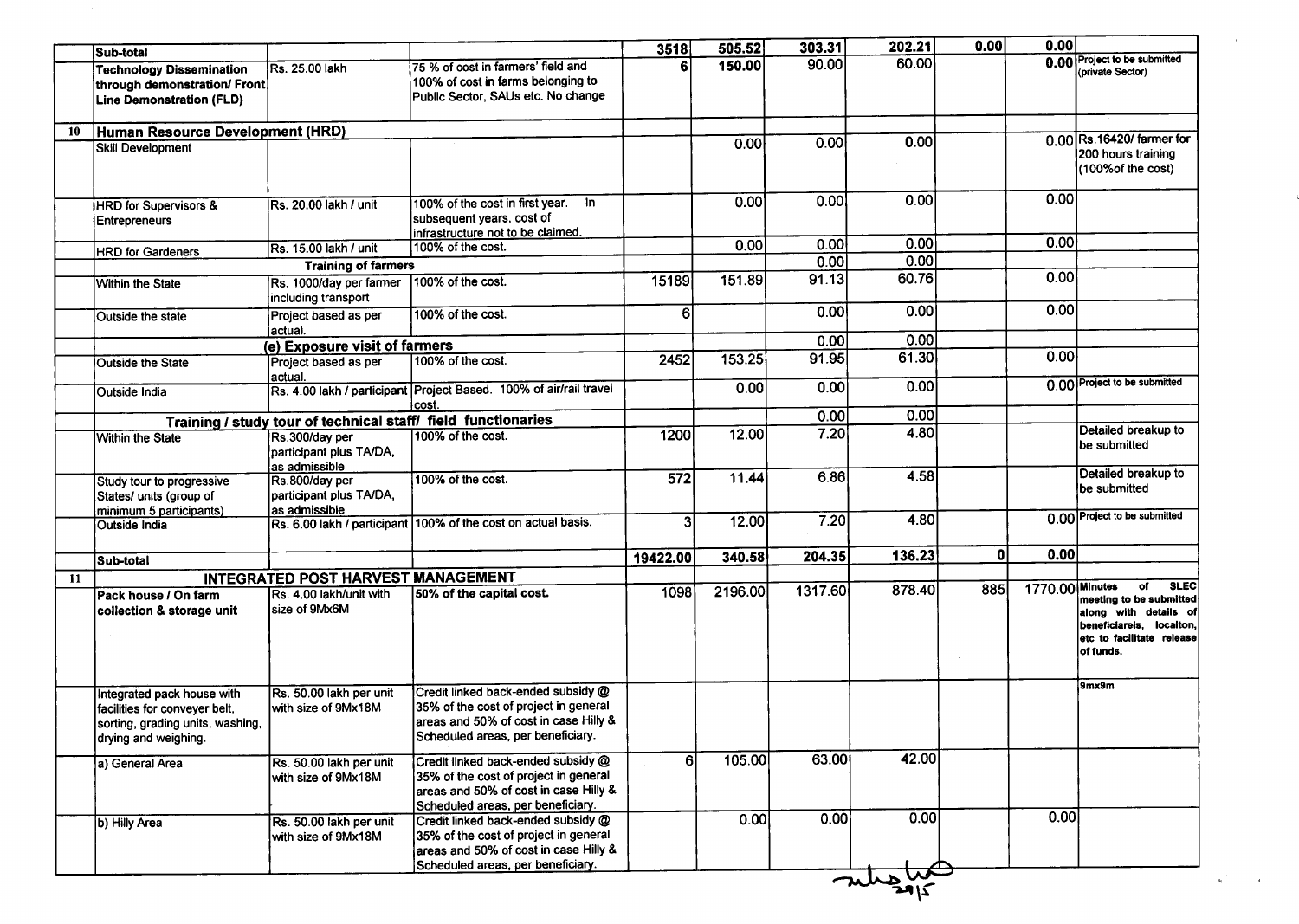| Cold room (staging)                                    | Rs. 15.00 lakh/ unit of 30                                                                                                                                             | Credit linked back-ended subsidy @                                                                                                                            | 20 | 105.00  | 63.00   | 42.00  | 10.50      |                                                                                                                   |
|--------------------------------------------------------|------------------------------------------------------------------------------------------------------------------------------------------------------------------------|---------------------------------------------------------------------------------------------------------------------------------------------------------------|----|---------|---------|--------|------------|-------------------------------------------------------------------------------------------------------------------|
|                                                        | MT capacity                                                                                                                                                            | 35% of the cost of project in general<br>areas and 50% of cost in case Hilly &<br>Scheduled areas, per beneficiary.                                           |    |         |         |        |            |                                                                                                                   |
|                                                        | Cold Storage (Construction, Expansion and Modernisation)                                                                                                               |                                                                                                                                                               |    |         |         |        |            |                                                                                                                   |
|                                                        |                                                                                                                                                                        | (i) Cold storage units Type 1 - basic mezzanine structure with large chamber (of >250 MT)                                                                     |    |         |         |        |            |                                                                                                                   |
| a) General Area                                        | Rs. 8,000/MT, (max<br>5,000 MT capacity)                                                                                                                               | Credit linked back-ended subsidy @<br>35% of the cost of project in general<br>areas and 50% of cost in case Hilly &<br>Scheduled areas, per beneficiary.     | 15 | 2100.00 | 1260.00 | 840.00 | 1050.00    |                                                                                                                   |
| b) Hilly Area                                          | Rs. 8,000/MT, (max<br>5,000 MT capacity)                                                                                                                               | Credit linked back-ended subsidy @<br>35% of the cost of project in general<br>areas and 50% of cost in case Hilly &<br>Scheduled areas, per beneficiary.     |    | 0.00    | 0.00    | 0.00   | 0.00       |                                                                                                                   |
|                                                        | Technology induction and modernisation of cold-chain                                                                                                                   |                                                                                                                                                               |    |         |         |        |            |                                                                                                                   |
| la) General Area                                       | Max Rs. 250.00 lakh for<br>Imodernization of PLC<br>equipment, packaging<br>lines, dock levelers,<br>advanced graders,<br>alternate technologies,<br>stacking systems, | Credit linked back-ended subsidy @<br>35% of the cost of project in general<br>areas and 50% of cost in case Hilly &<br>Scheduled areas, per beneficiary.     | 15 | 622.50  | 373.50  | 249.00 | $0.00$ For | modernization<br>refrigerationand<br>insukation for 5 units +<br>Alternate technology for<br>10 units             |
| b) Hilly Area                                          | Max Rs. 250.00 lakh for<br>modernization of PLC<br>equipment, packaging<br>lines, dock levelers,<br>advanced graders,<br>alternate technologies,<br>stacking systems,  | Credit linked back-ended subsidy @<br>35% of the cost of project in general<br>areas and 50% of cost in case Hilly &<br>Scheduled areas, per beneficiary.     |    | 0.00    | 0.00    | 0.00   |            | 0.00 Project to be submitted                                                                                      |
| C.A/M.A. Storage units -                               | Rs. 32,000/ MT for 5000<br>MT capacity                                                                                                                                 | Credit linked back-ended subsidy<br>@40% of the cost of project in General<br>areas.                                                                          |    | 0.00    | 0.00    | 0.00   | 0.00       |                                                                                                                   |
| Refer vans/ containers (general areas)                 |                                                                                                                                                                        |                                                                                                                                                               |    |         |         |        |            | Project to be submitted                                                                                           |
| a) General Area                                        | Rs. 26.00 lakh for 9 MT<br>(NHM & HMNEH), and<br>prorata basis for lesser<br>capacity, but not below 4<br>MT.                                                          | Credit linked back-ended subsidy @<br>35% of the cost of project in general<br>areas and 50% of cost in case of Hilly<br>8. Scheduled areas, per beneficiary. |    | 0.00    | 0.00    | 0.00   |            | Project to be submitted                                                                                           |
| b) Hilly Area                                          | Rs. 26.00 lakh for 9 MT<br>(NHM & HMNEH), and<br>prorata basis for lesser<br>capacity, but not below 4<br>MT.                                                          | Credit linked back-ended subsidy @<br>35% of the cost of project in general<br>areas and 50% of cost in case of Hilly<br>& Scheduled areas, per beneficiary.  |    | 0.00    | 0.00    | 0.00   |            | Project to be submitted                                                                                           |
| Ripening chamber<br>project in general areas           | Rs. 1.00 lakh/MT.                                                                                                                                                      | -do-                                                                                                                                                          | 13 | 273.00  | 163.80  | 109.20 |            | Project to be submitted                                                                                           |
| Ripening chamber<br>project in Hilly areas             | Rs. 1.00 lakh/MT.                                                                                                                                                      | -do-                                                                                                                                                          |    | 0.00    | 0.00    | 0.00   |            |                                                                                                                   |
| <b>Evaporative / low energy</b><br>cool chamber (8 MT) | Rs. 5.00 lakh/unit                                                                                                                                                     | 50% of the total cost.                                                                                                                                        |    | 0.00    | 0.00    | 0.00   |            | Minutes of SLEC meeting<br>to be submitted along with<br>details of beneficiareis,<br>locaiton, etc to facilitate |

,

i<br>Series

 $\overline{\mathcal{N}}$ ر<br>18ا<br>18

 $\bar{\bar{J}}$ 

 $\frac{1}{2}$